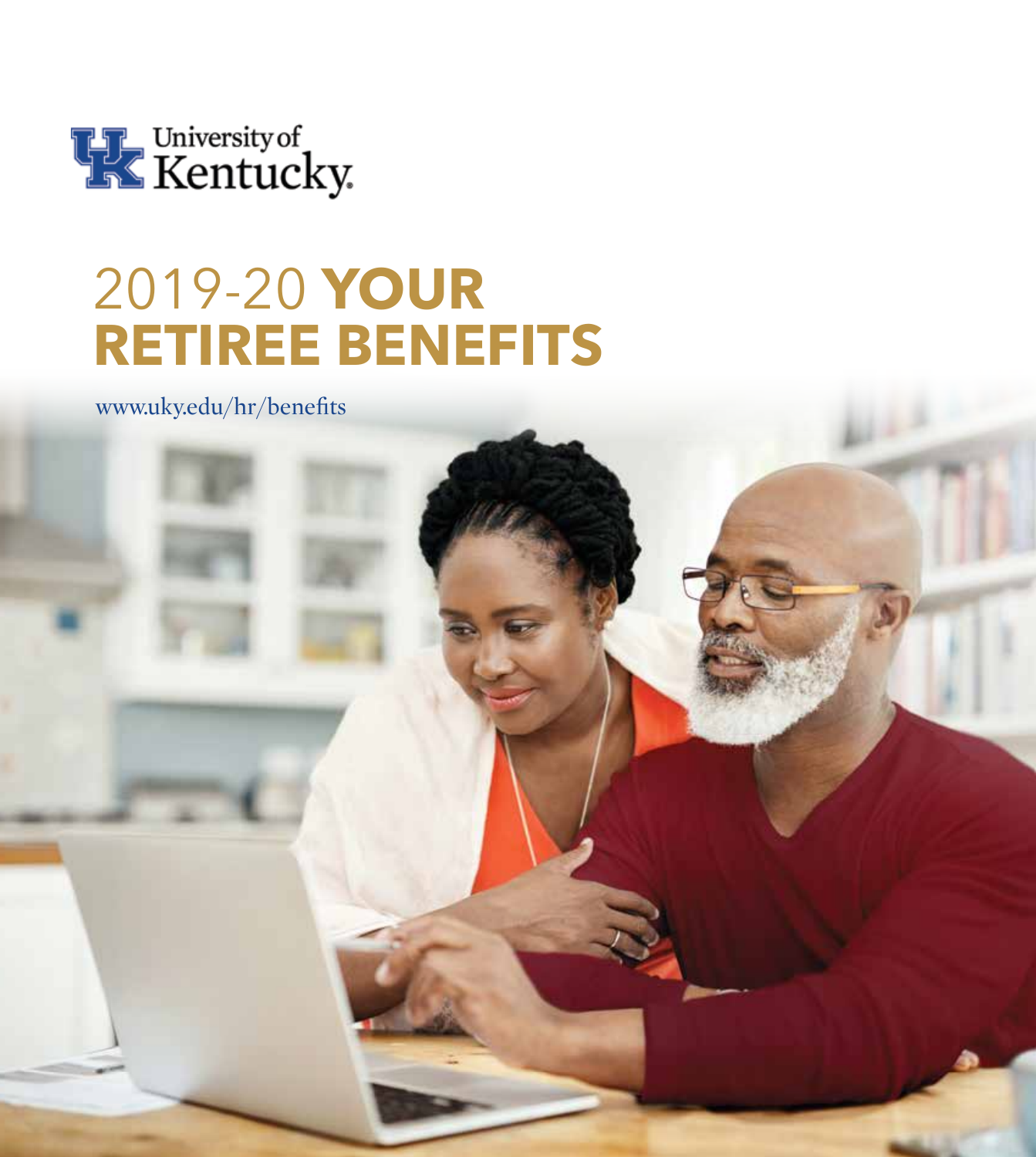# Dear UK Retiree:

We are pleased to provide you with this 2019-20 University of Kentucky Retiree Benefits booklet. Benefits Open Enrollment takes place April 24 through May 10, 2019. This is your once a year opportunity to add, drop or change levels of coverage for any reason.

The Open Enrollment period is when we communicate benefit plan changes on the dental and vision plans, as well as health plans offered to retirees and/or spouses who are under age 65. We are pleased to continue the same coverage available through UK health plans for retirees who are under age 65, and we will still incur only a small increase. UK Dental plans will also see a small increase, and there are no rate increases for any of the Delta Dental or EyeMed vision plans.

Please be reminded to check your beneficiaries you have listed with your retirement carriers and to set up a power of attorney with them, if needed. This is a free service provided by TIAA and Fidelity — their phone numbers are on the back cover of this booklet.

On behalf of UK Human Resources, we wish you the best in your retirement. If you are in the Lexington area on Sept. 27, 2019, please stop by the UK Retiree Resource fair at The Thoroughbred Center. This event has grown each year and offers information on the many resources available to UK retirees. Watch for more information this fall.



Sincerely,

Gail Carlo

#### Overview

**1 What You Need to Know**

Health Insurance Plans

- **2 UK Medicare Advantage** For Retirees Age 65 and Over
- **4 UK-HMO Plan**
- **6 UK-RHP Plan**
- **8 UK-PPO Plan**
- **10 UK-EPO Plan**
- **12 UK Indemnity Plan**
- **14 Prescription Benefits**
- Dental Plans
- **16 UK and Delta Dental Plans**

Vision Plans

**18 EyeMed Vision** Essential and Enhanced Plans

Additional Benefits and Resources

**20 Retiree Resources** Elder Care, Wellness and more

Gail Carbol Benefits Manager

# TABLE **OF CONTENTS**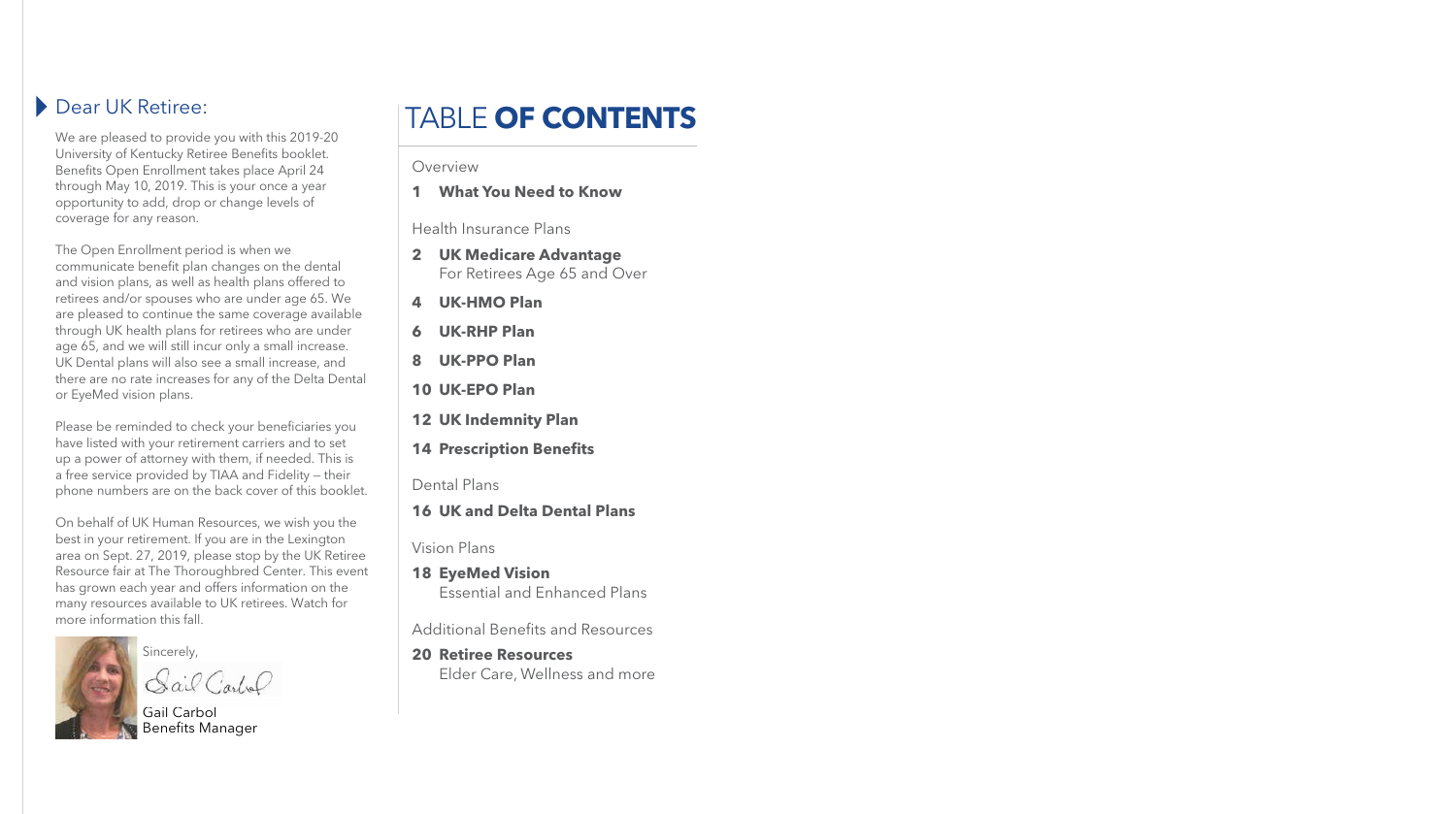# **What You Need to Know Everything you need to know Everything you need to know Examples throughout the vear**

UK retirees and health plans

As a retiree from the University of Kentucky, you have several options for health insurance coverage. These options depend on your age and date of retirement. Health plan rates for retirees under 65 (early retirees) and those age 65 and over are calculated separately to more accurately account for differences in premium costs for each group.

#### **Retirees and spouses under age 65**

UK's health and prescription benefit plans remain the main, or primary, source of health insurance coverage for retirees under the age of 65, who may select from the health plans listed on pages 4-13. Consider the major factors on each of these pages including how they may relate to your health plan needs — as you review your benefits.

Retirees who return to work at the University on a temporary or part-time basis may also qualify for the University's active employee premium and health credit toward the cost of coverage. View rates at **www.uky.edu/hr/retiree-rates**.

Many retirees under age 65 have options for health insurance coverage through another employer or through a spouse's employer plan. If this is your situation, you can "defer" your UK benefit. Once your health plan coverage has been deferred, it can be reactivated only one time.

#### **Retirees and spouses age 65 and over**

For retirees age 65 and over, the UK Medicare Advantage plan is your main source of health insurance coverage provided by UK. Please see pages 2 and 3 for details on coverage of many of your health care expenses.

# about plan eligibility and making changes throughout the year

#### **Making changes throughout the year: Qualifying events**

The choices you make during Open Enrollment, or as a new retiree, remain in place from July 1, 2019, through June 30, 2020. You cannot change coverage until the next Open Enrollment in April/May 2020 (for the plan year beginning July 1, 2020) unless you have a change in family status or experience another "qualifying event."

The following events would allow you to make changes to your current benefits during the plan year, within 30 days of the qualifying event: birth or adoption, marriage, divorce, turning 65 or obtaining alternate health coverage.

#### **Dependent eligibility**

Children may be covered up to age 26. Sponsored dependents and children of sponsored dependents may be eligible for coverage. Visit UK Benefits online at **www.uky.edu/hr/benefits** for details.

DISCLAIMER: The comparison of benefits is not a contract. It is intended only to highlight principal benefits of the plans available. The detailed provisions of each plan are covered by the respective contracts. Every effort has been made to be as accurate as possible; however, should there be a difference between the comparison and the individual plan contract, the plan contract governs. It is the responsibility of each employee to read the plan material provided by each plan administrator in order to fully understand the provisions of the plan chosen. Retirees should contact the plan administrators to understand and clarify questions concerning coverage.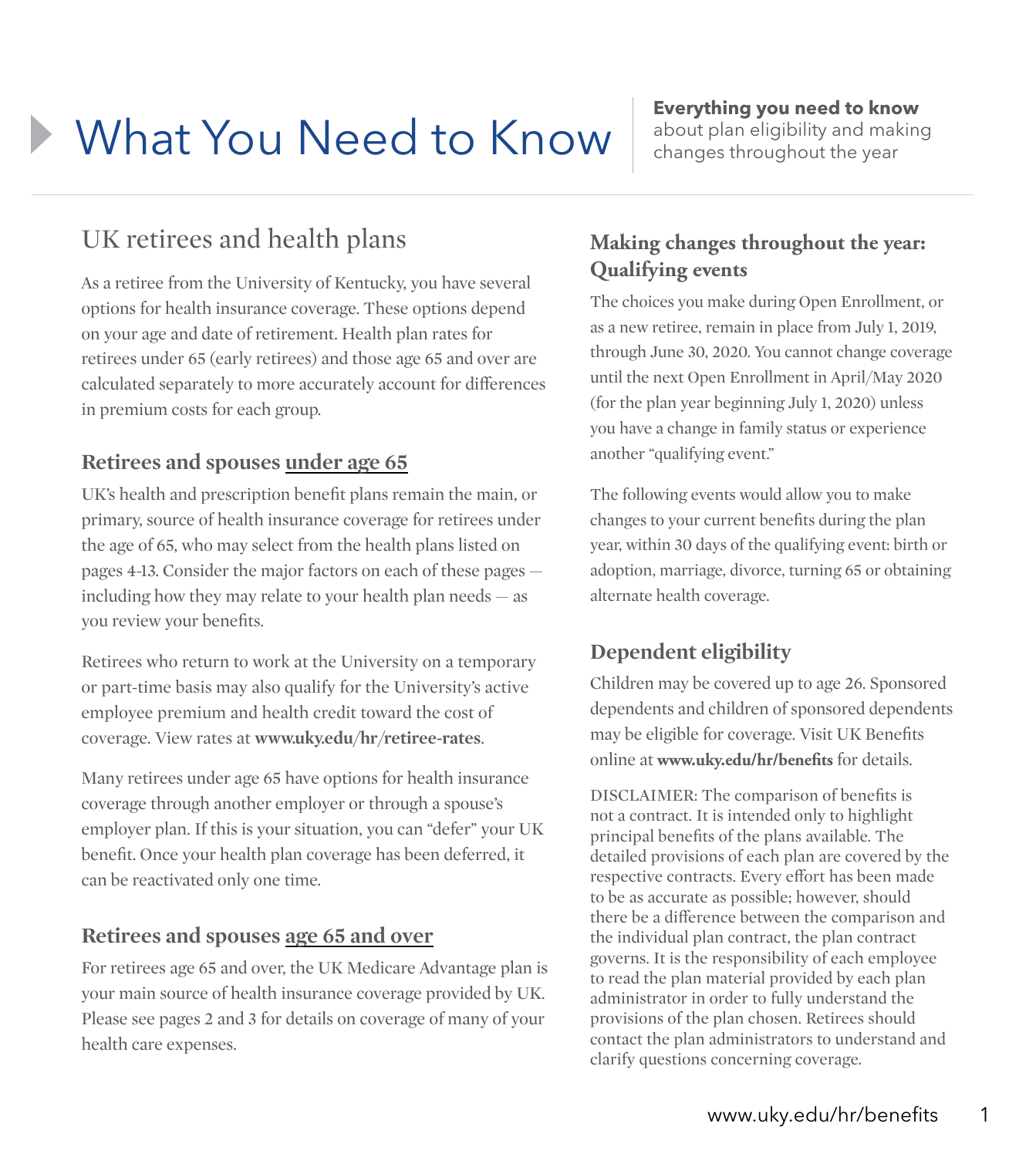| <b>Retiree 2019-20</b>                                                                                                                                                                                                                                             | <b>Medicare Advantage Plan Benefits</b>                                                                                                                                                                                              | <b>Benefits for Covered Services</b><br><b>Provided at Participating Providers</b> |  |
|--------------------------------------------------------------------------------------------------------------------------------------------------------------------------------------------------------------------------------------------------------------------|--------------------------------------------------------------------------------------------------------------------------------------------------------------------------------------------------------------------------------------|------------------------------------------------------------------------------------|--|
|                                                                                                                                                                                                                                                                    | Annual deductible                                                                                                                                                                                                                    | \$185/member                                                                       |  |
| <b>Out-of-Pocket Amount</b>                                                                                                                                                                                                                                        | Medical out-of-pocket maximum                                                                                                                                                                                                        | \$3,000/member; \$6,000/family                                                     |  |
|                                                                                                                                                                                                                                                                    | Prescription out-of-pocket maximum                                                                                                                                                                                                   | N/A                                                                                |  |
| <b>Preventive Care</b><br>*Coverage under<br>preventive care category<br>depends on age,<br>symptoms and diagnosis                                                                                                                                                 | Routine mammogram and Pap smears, PSA, screening colonoscopy<br>and sigmoidoscopy*<br>Routine child care and immunizations (through age 18)<br>Routine adult physical exam (19 years and above, one per plan year)                   |                                                                                    |  |
| Routine outpatient laboratory tests and X-rays<br>Office visits (excludes certain diagnostic lab tests and X-ray)<br>Lab tests and X-rays<br><b>Physician Services</b><br>Allergy injections<br>Inpatient services<br>Outpatient surgery and diagnostic tests      |                                                                                                                                                                                                                                      | 96% after deductible                                                               |  |
| Inpatient care (semi-private room and board, nursing care, ICU)<br>Physician visits to emergency room<br>Outpatient surgery, outpatient nonsurgical care<br><b>Hospital Services</b><br>Outpatient tests, lab and X-ray<br>Ancillary services<br>Organ transplants |                                                                                                                                                                                                                                      | 96% after deductible                                                               |  |
|                                                                                                                                                                                                                                                                    | Emergency room                                                                                                                                                                                                                       | \$100 co-pay (waived if admitted within<br>24 hours for same condition)            |  |
|                                                                                                                                                                                                                                                                    | Urgent care                                                                                                                                                                                                                          | \$65 co-pay (waived if admitted within<br>24 hours for same condition)             |  |
| <b>Other Medical Services</b>                                                                                                                                                                                                                                      | Home health care<br>Hospice services                                                                                                                                                                                                 | 100%                                                                               |  |
|                                                                                                                                                                                                                                                                    | Skilled nursing facility (up to 100 days per plan year)<br>Ambulance services<br>Durable medical equipment<br>Physical, speech, hydrotherapy, occupational and acupuncture<br>therapy (limited to 45 visits per plan year, combined) | 96% after deductible                                                               |  |
| Inpatient mental health or substance abuse<br><b>Mental Health and</b><br><b>Substance Abuse</b><br>Outpatient mental health or substance abuse                                                                                                                    |                                                                                                                                                                                                                                      | 96% after deductible                                                               |  |

### **2020 rates for retirees age 65 and over**

Rates are 10 percent of the total Medicare Advantage monthly premium (\$19 in 2020) for all eligible retirees age 65 and over hired prior to January 1, 2006.

# **Medicare Advantage UK retirees age 65 and over**

# **Health and prescription plan for retirees age 65 and over**

The Medicare Advantage plan for retirees age 65 and over automatically includes prescription benefit coverage. As a result, you should not apply for a separate Medicare Part D plan.

are eligible for the Medicare

Advantage plan.

| <b>Benefits</b><br>Structure | Coverage Level                                 | Monthly<br>Rate | UK.<br>Credit | Monthly<br>Cost to<br>Retiree |
|------------------------------|------------------------------------------------|-----------------|---------------|-------------------------------|
|                              | Retiree (eligible for credit)                  | \$186           | \$167         | \$19                          |
| UK Medicare<br>Advantage     | Retiree + spouse (eligible for<br>credit)      | \$372           | \$167         | \$205                         |
|                              | Retiree or spouse (not<br>eligible for credit) | \$186           | \$0           | \$186                         |
|                              | Surviving spouse (eligible for<br>credit)      | \$186           | \$84          | \$102                         |
|                              | Retiree + spouse (not eligible<br>for credit)  | \$372           | \$0           | \$372                         |

#### **Health plan for Medicareeligible retirees age 65 and over**

UK offers the Medicare Advantage plan for retirees age 65 and over. The Medicare Advantage plan, administered by UnitedHealthcare, features a different "plan year" from other UK benefit plans. The Medicare Advantage plan year begins on January 1 and ends on December 31. You will be mailed any changes and information for the Medicare Advantage plan in November before enrollment begins.

#### **Enrolling in the Medicare Advantage plan**

Retirees enrolled in other UK health plans should enroll for Medicare Part B **and** the Medicare Advantage plan at least 30 days prior to their 65th birthday. This coverage will automatically renew each year. To get a copy of the Medicare Advantage enrollment form, call **859-257-9519, option 3.**

### **Health and Prescription ID cards for retirees age 65 and over**

| CARD STOCK DETERMINED<br>BY STATE OF RESIDENCE                                                     |    |
|----------------------------------------------------------------------------------------------------|----|
| John Q.<br>Member<br><b>Identification Number</b><br>UCLIAN0123456                                 |    |
| 084000701<br>University of Kentucky<br>UK-Medicare Carveoul Classic Plan<br>834/332<br>Plan Codes: | En |
| <b>South Color</b>                                                                                 |    |

You should only present your UK **Medicare** Advantage

Ber<br>Stru

card for health coverage. For Medicare Parts A and B, you receive a card when you become eligible for Medicare. You will not be issued a new card each year.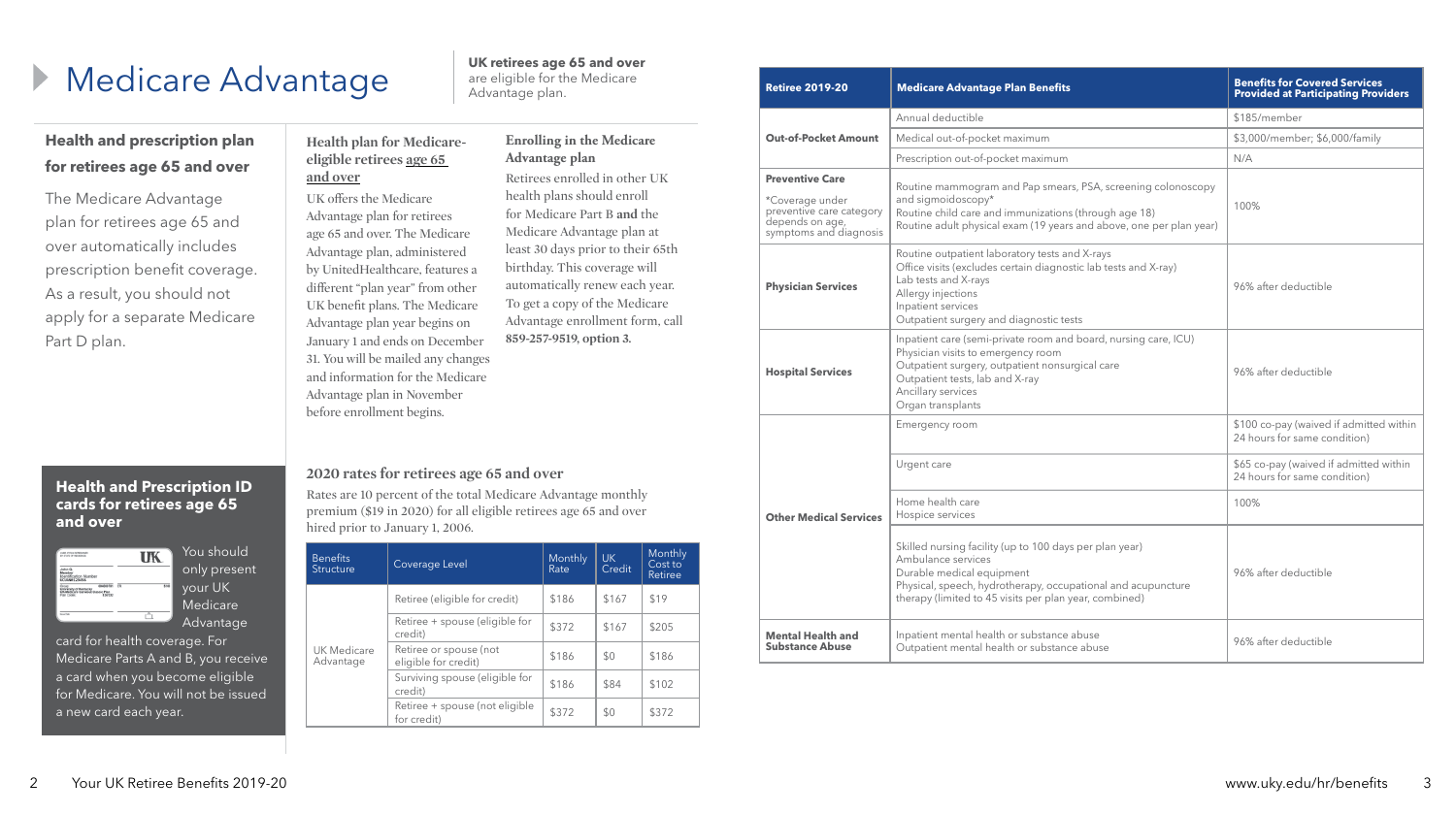$\blacktriangleright$ 

| <b>Retiree 2019-20</b>                                                                                                | <b>UK-HMO Major Plan Benefits</b>                                                                                                                                                                                | <b>Benefits for Covered Services</b><br><b>Provided at Participating</b><br><b>Providers</b>      |
|-----------------------------------------------------------------------------------------------------------------------|------------------------------------------------------------------------------------------------------------------------------------------------------------------------------------------------------------------|---------------------------------------------------------------------------------------------------|
| <b>Lifetime Maximum</b><br><b>Benefit</b>                                                                             | Unlimited                                                                                                                                                                                                        | Unlimited                                                                                         |
| <b>Out-of-Pocket</b>                                                                                                  | Medical out-of-pocket maximum                                                                                                                                                                                    | \$3,000/member; \$6,000/family                                                                    |
| <b>Amount</b>                                                                                                         | Prescription out-of-pocket maximum                                                                                                                                                                               | \$4,800/member; \$9,600/family                                                                    |
| <b>Preventive Care</b><br>*Coverage under<br>preventive care<br>category depends<br>on age, symptoms<br>and diagnosis | Routine Pap smears, mammograms, PSA, screening colonoscopy and<br>sigmoidoscopy*<br>Routine child care and immunizations (through age 18)<br>Routine adult physical exam (19 years and above, one per plan year) | 100%                                                                                              |
|                                                                                                                       | Office visits (excludes certain diagnostic lab and X-ray)                                                                                                                                                        | 100% after \$10 co-pay for primary<br>care physician,<br>100% after \$30 co-pay for<br>specialist |
| <b>Physician Services</b>                                                                                             | Lab tests, X-rays and diagnostic tests                                                                                                                                                                           | 100%                                                                                              |
|                                                                                                                       | Allergy injections                                                                                                                                                                                               | 100% after \$10 co-pay                                                                            |
|                                                                                                                       | Inpatient services<br>Outpatient surgery and diagnostics<br>Physician visits to emergency room                                                                                                                   | 100%                                                                                              |
|                                                                                                                       | Inpatient care (semi-private room and board, nursing care, ICU)                                                                                                                                                  | 100% after \$200 co-pay per<br>admission                                                          |
|                                                                                                                       | Hospital observation stay                                                                                                                                                                                        | 100% after \$100 co-pay                                                                           |
|                                                                                                                       | Organ transplants                                                                                                                                                                                                | 100%                                                                                              |
| <b>Hospital Services</b>                                                                                              | Outpatient nonsurgical care<br>Outpatient tests, lab, X-ray and other diagnostic tests<br>Ancillary services                                                                                                     | 100%                                                                                              |
|                                                                                                                       | Outpatient surgery                                                                                                                                                                                               | 100% after \$75 co-pay                                                                            |
|                                                                                                                       | Outpatient diagnostic testing (high costs - MRI, MRA, CT and PET scans)                                                                                                                                          | 100% after \$75 co-pay                                                                            |
|                                                                                                                       | Emergency room                                                                                                                                                                                                   | 100% after \$100 co-pay (waived if<br>admitted)                                                   |
| <b>Emergent/Urgent</b>                                                                                                | UK Urgent treatment center                                                                                                                                                                                       | 100% after \$25 co-pay                                                                            |
| <b>Services</b>                                                                                                       | UK Children's Twilight Clinic                                                                                                                                                                                    | 100% after \$15 co-pay                                                                            |
|                                                                                                                       | Ambulance                                                                                                                                                                                                        | 100% after \$75 co-pay                                                                            |
|                                                                                                                       | Skilled nursing facility (up to 30 days per plan year) and hospice services                                                                                                                                      | 100%                                                                                              |
|                                                                                                                       | Home health care (up to 60 visits per plan year)                                                                                                                                                                 | 80%                                                                                               |
| <b>Other Medical</b><br><b>Services</b>                                                                               | Durable medical equipment, orthotics and prosthetics                                                                                                                                                             | 80% maximum member<br>responsibility of \$500/plan year                                           |
|                                                                                                                       | Hearing aids                                                                                                                                                                                                     | 80% for children under 18                                                                         |
|                                                                                                                       | Speech, music, physical, occupational, manipulative, hydrotherapy,<br>acupuncture, pulmonary rehab, and cardiac rehab therapy (limited to 45<br>visits per plan year, combined)                                  | 100% after \$15 co-pay per visit for<br>all therapies                                             |
| <b>Mental Health and</b>                                                                                              | Inpatient mental health or substance abuse                                                                                                                                                                       | 100% after \$200 co-pay per<br>admission                                                          |
| <b>Substance Abuse</b>                                                                                                | Outpatient mental health/substance abuse                                                                                                                                                                         | 100% after \$30 co-pay for<br>specialist                                                          |

**UK-HMO (Health Maintenance Organization)** offers networks of quality<br>
FORTHIVIO limb-threatening emergencies). providers you must use to receive benefits (exceptions made for life- or limb-threatening emergencies).

#### **Rate information for retirees under age 65**

Monthly premium for employees retired or eligible to retire **as of July 1, 2007**

| Coverage Level            | Monthly Rate* | UK Credit** | Monthly Cost to<br><b>Retiree</b> |
|---------------------------|---------------|-------------|-----------------------------------|
| Retiree only; spouse only | \$836         | \$752       | \$84                              |
| Retiree + children        | \$1,252       | \$752       | \$500                             |
| Retiree + spouse          | \$1,671       | \$752       | \$919                             |
| Retiree + family          | \$2,086       | \$752       | \$1,334                           |

#### Monthly premium for employees **under age 65 hired before Jan. 1, 2006**  Eligible to retire **AFTER July 1, 2007**

Retirees **under age 65 and hired on or after Jan. 1, 2006**, pay \$836 per month.

| If you wish to add a spouse who is under 65 years old or children, these<br>additional rates apply: |  |  |  |
|-----------------------------------------------------------------------------------------------------|--|--|--|
| Add \$416/month<br>Children                                                                         |  |  |  |
| Add \$835/month<br>Spouse                                                                           |  |  |  |
| Add \$1,250/month<br>Spouse + children                                                              |  |  |  |
| At age 65 or older, retirees pay the lower Medicare Advantage rate.                                 |  |  |  |

\* Spouse Only coverage offered at the full monthly rate (no UK credit). \*\* The UK credit toward the cost of plan coverage is available to employees hired prior to Jan. 1, 2006.

## **UK-HMO Factors to Consider**

- Consists of UK HealthCare facilities and UK HealthCare physicians
- No referrals are required for specialty care services provided within the network
- No deductibles to meet
- No lifetime maximum benefit
- No coverage for out-of-network services unless it is a true emergency

## **County Availability**

UK-HMO Lexington Service Area (LSA) is available in the following counties: Anderson, Bourbon, Clark, Fayette, Franklin, Jessamine, Madison, Mercer, Scott and Woodford.

To view a list of urgent care options for UK-HMO members, please visit **www.uky.edu/hr/ benefits/urgent**.



|                              | <b>Years of Service</b>        |                                |            |  |
|------------------------------|--------------------------------|--------------------------------|------------|--|
| Age at Retirement            | 15 or more but<br>less than 20 | 20 or more but<br>less than 25 | 25 or more |  |
| Less than 60                 | \$669                          | \$502                          | \$334      |  |
| 60 or older but less than 61 | \$627                          | \$460                          | \$293      |  |
| 61 or older but less than 62 | \$585                          | \$418                          | \$251      |  |
| 62 or older but less than 63 | \$543                          | \$376                          | \$209      |  |
| 63 or older but less than 64 | \$502                          | \$334                          | \$167      |  |
| 64 or older but less than 65 | \$460                          | \$293                          | \$125      |  |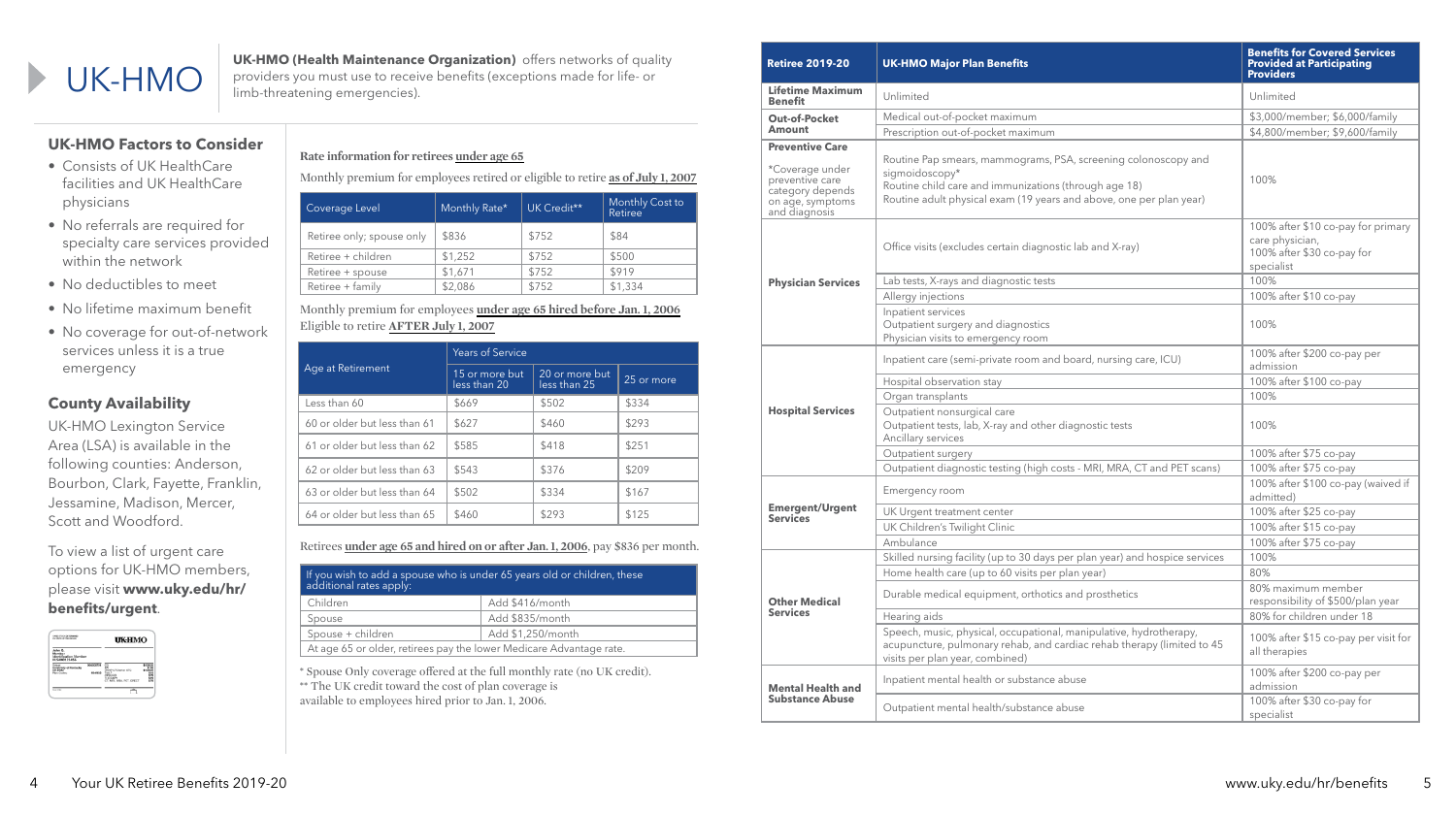# UK-RHP

**UK-RHP (Regional Health Plan)** offers networks of quality providers who must be used to receive benefits for retirees who live in one of the participating Kentucky counties.

| <b>Retiree 2019-20</b>                                                                                             | <b>UK-RHP Major Plan Benefits</b>                                                                                                                                                                                   | <b>Benefits for Covered Services</b><br><b>Provided at Participating Providers</b>             |
|--------------------------------------------------------------------------------------------------------------------|---------------------------------------------------------------------------------------------------------------------------------------------------------------------------------------------------------------------|------------------------------------------------------------------------------------------------|
| <b>Lifetime Maximum Benefit</b>                                                                                    | Unlimited                                                                                                                                                                                                           | Unlimited                                                                                      |
| Out-of-Pocket Amount                                                                                               | Medical out-of-pocket maximum                                                                                                                                                                                       | \$3,000/member; \$6,000/family                                                                 |
|                                                                                                                    | Prescription out-of-pocket maximum                                                                                                                                                                                  | \$4,800/member; \$9,600/family                                                                 |
| <b>Preventive Care</b><br>*Coverage under preventive<br>care category depends<br>on age, symptoms and<br>diagnosis | Routine Pap smears, mammograms, PSA, screening<br>colonoscopy and sigmoidoscopy*<br>Routine child care and immunizations (through age 18)<br>Routine adult physical exam (19 years and above, one<br>per plan year) | 100%                                                                                           |
|                                                                                                                    | Office visits (excludes certain diagnostic lab and X-ray)                                                                                                                                                           | 100% after \$10 co-pay for primary care<br>physician,<br>100% after \$30 co-pay for specialist |
|                                                                                                                    | Lab tests, X-rays and diagnostic tests                                                                                                                                                                              | 100%                                                                                           |
| <b>Physician Services</b>                                                                                          | Allergy injections                                                                                                                                                                                                  | 100% after \$10 co-pay                                                                         |
|                                                                                                                    | Inpatient services<br>Outpatient surgery and diagnostics<br>Physician visits to emergency room                                                                                                                      | 100%                                                                                           |
|                                                                                                                    | Inpatient care (semi-private room and board, nursing<br>care, ICU)                                                                                                                                                  | 100% after \$200 co-pay per admission                                                          |
|                                                                                                                    | Hospital observation stay                                                                                                                                                                                           | 100% after \$100 co-pay                                                                        |
|                                                                                                                    | Organ transplants                                                                                                                                                                                                   | 100%                                                                                           |
| <b>Hospital Services</b>                                                                                           | Outpatient nonsurgical care<br>Outpatient tests, lab, X-ray and other diagnostic tests<br>Ancillary services                                                                                                        | 100%                                                                                           |
|                                                                                                                    | Outpatient surgery                                                                                                                                                                                                  | 100% after \$75 co-pay                                                                         |
|                                                                                                                    | Outpatient diagnostic testing (high costs - MRI, MRA,<br>CT and PET scans)                                                                                                                                          | 100% after \$75 co-pay                                                                         |
|                                                                                                                    | Emergency room                                                                                                                                                                                                      | 100% after \$100 co-pay (waived if admitted)                                                   |
|                                                                                                                    | UK Urgent treatment center                                                                                                                                                                                          | 100% after \$25 co-pay                                                                         |
| <b>Emergent/Urgent Services</b>                                                                                    | UK Children's Twilight Clinic                                                                                                                                                                                       | 100% after \$15 co-pay                                                                         |
|                                                                                                                    | Ambulance                                                                                                                                                                                                           | 100% after \$75 co-pay                                                                         |
|                                                                                                                    | Skilled nursing facility (up to 30 days per plan year)<br>and hospice services                                                                                                                                      | 100%                                                                                           |
|                                                                                                                    | Home health care (up to 60 visits per plan year)                                                                                                                                                                    | 80%                                                                                            |
| <b>Other Medical Services</b>                                                                                      | Durable medical equipment, orthotics and prosthetics                                                                                                                                                                | 80% maximum member responsibility of \$500/<br>plan year                                       |
|                                                                                                                    | Hearing aids                                                                                                                                                                                                        | 80% for children under 18                                                                      |
|                                                                                                                    | Speech, music, physical, occupational, manipulative,<br>hydrotherapy, acupuncture, pulmonary rehab, and<br>cardiac rehab therapy (limited to 45 visits per plan<br>year, combined)                                  | 100% after \$15 co-pay per visit for all therapies                                             |
| <b>Mental Health and</b>                                                                                           | Inpatient mental health or substance abuse                                                                                                                                                                          | 100% after \$200 co-pay per admission                                                          |
| <b>Substance Abuse</b>                                                                                             | Outpatient mental health/substance abuse                                                                                                                                                                            | 100% after \$30 co-pay for specialist                                                          |

\* Spouse Only coverage offered at the full monthly rate (no UK credit). \*\* The UK credit toward the cost of plan coverage is available to employees hired prior to Jan. 1, 2006.

**Please note:** It is your responsibility to make sure the providers you see are participating providers in your provider network. This includes RHP providers and facilities located in your region and the University of Kentucky. To find out if a provider is a participating provider, visit UK's website at **www.uky.edu/hr/benefits.** 

Rate information for retirees **under age 65**

Monthly premium for employees retired or eligible to retire **as of July 1, 2007**

| Coverage Level            | Monthly Rate* | UK Credit** | <b>Monthly Cost</b><br>to Retiree |
|---------------------------|---------------|-------------|-----------------------------------|
| Retiree only; spouse only | \$843         | \$752       | \$91                              |
| Retiree + children        | \$1,287       | \$752       | \$535                             |
| Retiree + spouse          | \$1,725       | \$752       | \$973                             |
| Retiree + family          | \$2,157       | \$752       | \$1,405                           |

Monthly premium for employees **under age 65 hired before Jan. 1, 2006** Eligible to retire **AFTER July 1, 2007**

Retirees **under age 65 and hired on or after Jan. 1, 2006,** pay \$843 per month.

| If you wish to add a spouse who is under 65 years old or children, these<br>additional rates apply: |  |  |  |
|-----------------------------------------------------------------------------------------------------|--|--|--|
| Add \$444/month<br>Children                                                                         |  |  |  |
| Add \$882/month<br>Spouse                                                                           |  |  |  |
| Add \$1,314/month<br>Spouse + children                                                              |  |  |  |
| At age 65 or older, retirees pay the lower Medicare Advantage rate.                                 |  |  |  |

# **UK-RHP Factors to Consider**

- Local network providers may be utilized in your region. In areas where primary or specialty care may not be available in your area, these services must be provided by UK HealthCare providers in Lexington.
- No referrals are required for specialty care services provided within the network
- No deductibles to meet
- No lifetime maximum benefit
- No coverage for out-ofnetwork services unless it is a true emergency

# **County Availability**

UK-RHP is available across all of Kentucky but is NOT available in the following counties: Anderson, Bourbon, Clark, Fayette, Franklin, Jessamine, Madison, Mercer, Scott and Woodford.



|                              | <b>Years of Service</b>        |                                |            |  |
|------------------------------|--------------------------------|--------------------------------|------------|--|
| Age at Retirement            | 15 or more but<br>less than 20 | 20 or more but<br>less than 25 | 25 or more |  |
| Less than 60                 | \$674                          | \$506                          | \$337      |  |
| 60 or older but less than 61 | \$632                          | \$464                          | \$295      |  |
| 61 or older but less than 62 | \$590                          | \$422                          | \$253      |  |
| 62 or older but less than 63 | \$548                          | \$379                          | \$211      |  |
| 63 or older but less than 64 | \$506                          | \$337                          | \$169      |  |
| 64 or older but less than 65 | \$464                          | \$295                          | \$126      |  |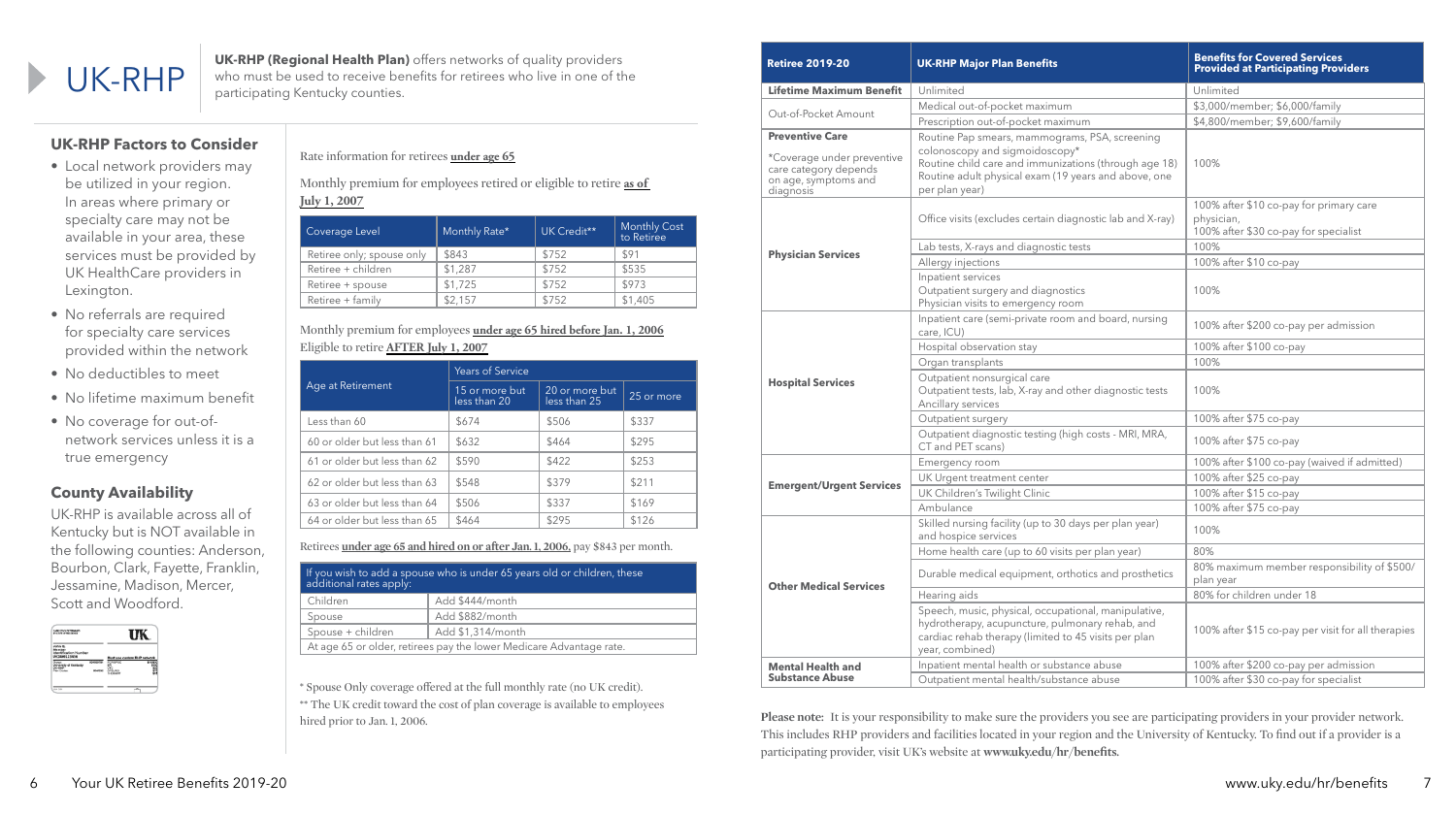**UK-PPO (Preferred Provider Organization)** offers a large selection of network providers, including UK HealthCare physicians and the nationa<br>Anthem Blue Cross and Blue Shield network. network providers, including UK HealthCare physicians and the national Anthem Blue Cross and Blue Shield network.

| <b>Retiree</b><br>2019-20                                                                                                       | <b>UK-PPO Major Plan Benefits</b>                                                                                                                                                                                      | <b>UK HealthCare Providers</b>                                                          | <b>Anthem Providers</b>                                                               | <b>Out-of-Network</b><br><b>Providers</b>                   |
|---------------------------------------------------------------------------------------------------------------------------------|------------------------------------------------------------------------------------------------------------------------------------------------------------------------------------------------------------------------|-----------------------------------------------------------------------------------------|---------------------------------------------------------------------------------------|-------------------------------------------------------------|
| <b>Lifetime</b><br><b>Maximum</b><br><b>Benefit</b>                                                                             | Unlimited                                                                                                                                                                                                              | Unlimited                                                                               | Unlimited                                                                             | Unlimited                                                   |
|                                                                                                                                 | Annual deductible                                                                                                                                                                                                      | \$100/member; \$200/family                                                              | \$500 /member; \$1,000/family                                                         | \$1,500/member;<br>\$3,000/family                           |
| Out-of-<br><b>Pocket Amount</b>                                                                                                 | Medical out-of-pocket maximum                                                                                                                                                                                          | \$2,750/member;<br>\$5,500/family                                                       | \$3,000/member;<br>\$6,000/family                                                     | N/A                                                         |
|                                                                                                                                 | Prescription out-of-pocket maximum                                                                                                                                                                                     | \$4,800/member;<br>\$9,600/family                                                       | \$\$4,800/member;<br>\$9,600/family                                                   | \$4,800/member;<br>\$9,600/family                           |
| <b>Preventive</b><br>Care<br>(Coverage<br>under<br>preventive<br>care category<br>depends on<br>age, symptoms<br>and diagnosis) | Routine immunizations<br>(through age 18)<br>Routine mammogram and Pap smears<br>Routine child care (through age 18)<br>Routine adult physical exam (19 years<br>and above)<br>Routine outpatient lab tests and X-rays | 100%                                                                                    | 100%                                                                                  | 50% after deductible                                        |
|                                                                                                                                 | Office visits (excludes diagnostic lab and<br>X-ray)                                                                                                                                                                   | 100% after \$15 co-pay per<br>primary care visit or \$40 co-pay<br>per specialist visit | 100% after \$25 co-pay per<br>primary care visit or \$50<br>-pay per specialist visit | 50% after deductible                                        |
|                                                                                                                                 | Lab tests and X-rays                                                                                                                                                                                                   | 100% after office visit co-pay                                                          | 100% after office visit co-pay                                                        | 50% after deductible                                        |
| Physician<br><b>Services</b>                                                                                                    | Allergy injections                                                                                                                                                                                                     | 100% after \$10 co-pay per visit                                                        | 100% after \$10 co-pay per<br>visit                                                   | 50% after deductible                                        |
|                                                                                                                                 | Inpatient services                                                                                                                                                                                                     | 90% after deductible                                                                    | 80% after deductible                                                                  | 50% after deductible                                        |
|                                                                                                                                 | Diagnostic tests                                                                                                                                                                                                       | \$75 co-pay                                                                             | 80% after deductible                                                                  | 50% after deductible                                        |
|                                                                                                                                 | Physician visits to emergency room                                                                                                                                                                                     | 80%                                                                                     | 80%                                                                                   | 50% after deductible                                        |
|                                                                                                                                 | Inpatient care (semi-private room and<br>board, nursing care, ICU)                                                                                                                                                     | \$300 co-pay                                                                            | 80% after deductible                                                                  | 50% after deductible                                        |
|                                                                                                                                 | Outpatient surgery                                                                                                                                                                                                     | \$100 co-pay                                                                            | 80% after deductible                                                                  | 50% after deductible                                        |
| <b>Hospital</b><br><b>Services</b>                                                                                              | Outpatient nonsurgical care<br>Outpatient tests, lab and X-ray<br>Ancillary services<br>Organ transplants                                                                                                              | 90% after deductible                                                                    | 80% after deductible                                                                  | 50% after deductible                                        |
|                                                                                                                                 | Emergency room                                                                                                                                                                                                         | 80% after \$100 co-pay per visit<br>(waived if admitted)                                | 80% after \$100 co-pay per<br>visit (waived if admitted)                              | 80% after \$100 co-pay<br>per visit (waived if<br>admitted) |
|                                                                                                                                 | Urgent treatment center                                                                                                                                                                                                | N/A                                                                                     | 100% after \$50 co-pay per<br>visit                                                   | 50% after deductible                                        |
|                                                                                                                                 | Skilled nursing facility (up to 100 days/plan<br>year)                                                                                                                                                                 | 80% after deductible                                                                    | 80% after deductible                                                                  | 50% after deductible                                        |
|                                                                                                                                 | Home health care (up to 100 visits/plan<br>year) and hospice services                                                                                                                                                  | 80% after deductible                                                                    | 80% after deductible                                                                  | 50% after deductible                                        |
|                                                                                                                                 | Durable medical equipment                                                                                                                                                                                              | 80% after deductible                                                                    | 80% after deductible                                                                  | 50% after deductible                                        |
| <b>Other Medical</b><br><b>Services</b>                                                                                         | Ambulance                                                                                                                                                                                                              | 80% after deductible                                                                    | 80% after deductible                                                                  | 80% after deductible                                        |
|                                                                                                                                 | Chiropractic care*, physical, speech,<br>music, hydrotherapy, occupational and<br>acupuncture therapy (limited to 45 visits<br>per plan year, combined)<br>*Maximum 20 visits for chiropractic care                    | 100% after \$20 co-pay/visit                                                            | 100% after \$30 co-pay/visit                                                          | 50% after deductible                                        |
| <b>Mental Health</b>                                                                                                            | Inpatient                                                                                                                                                                                                              | 90% after deductible                                                                    | 80% after deductible                                                                  | 50% after deductible                                        |
| and Substance<br>Abuse                                                                                                          | Outpatient                                                                                                                                                                                                             | 100% after \$40 co-pay/visit                                                            | 100% after \$50 co-pay/visit                                                          | 50% after deductible                                        |

\*\* The UK credit toward the cost of plan coverage is available to employees hired prior to Jan. 1, 2006.

#### Rate information for retirees **under age 65**

Monthly premium for employees retired or eligible to retire **as of July 1, 2007**

| Coverage Level            | Monthly Rate* | UK Credit** | Monthly Cost to<br>Retiree |
|---------------------------|---------------|-------------|----------------------------|
| Retiree only; spouse only | \$836         | \$752       | \$84                       |
| Retiree + children        | \$1,252       | \$752       | \$500                      |
| Retiree + spouse          | \$1,671       | \$752       | \$919                      |
| Retiree + family          | \$2,086       | \$752       | \$1,334                    |

#### Monthly premium for employees **under age 65 hired before Jan. 1, 2006** Eligible to retire **AFTER July 1, 2007**

Retirees **under age 65 and hired on or after Jan. 1, 2006,** pay \$836 per month.

| If you wish to add a spouse who is under 65 years old or child(ren), these<br>additional rates apply: |                   |  |
|-------------------------------------------------------------------------------------------------------|-------------------|--|
| Children                                                                                              | Add \$416/month   |  |
| Spouse                                                                                                | Add \$835/month   |  |
| Spouse + children                                                                                     | Add \$1,250/month |  |
| At age 65 or older, retirees pay the lower Medicare Advantage rate.                                   |                   |  |

\* Spouse Only coverage offered at the full monthly rate (no UK credit).

### **UK-PPO Factors to Consider:**

- Low premium, same as UK-HMO and UK-RHP
- Lower co-pays when using UK HealthCare providers (versus other providers) for certain procedures
- Providers available in all 50 states
- 80 percent benefit after meeting your deductible (when applicable) when using an innetwork provider
- 50 percent benefit after meeting your deductible when using an out-of-network provider
- Deductible does not apply to in-network preventive services
- No lifetime maximum benefit

### **Health Plan Availability**

UK-EPO and UK-PPO plans are available in every Kentucky county and within all 50 states (with some exceptions in rural areas).

| CARD STOCK DETERMINED<br>BY 5TATE OF RESIDENCE             |                     |                                                                       |                                   |
|------------------------------------------------------------|---------------------|-----------------------------------------------------------------------|-----------------------------------|
| John Q.<br>Member<br>Identification Number<br>USPAN0123456 |                     |                                                                       |                                   |
| University of Kentucky<br>UK-PPO<br>Plan Codes:            | 004008701<br>834032 | <b>IK PCP/SPEC</b><br><b>POPISPEC</b><br>rn<br>ÛTC<br>TWLT<br>THERAPY | <b>125/5</b><br>\$100+Co-ins<br>Ã |
| tops Data:                                                 |                     |                                                                       |                                   |

|                              | <b>Years of Service</b>        |                                |            |
|------------------------------|--------------------------------|--------------------------------|------------|
| Age at Retirement            | 15 or more but<br>less than 20 | 20 or more but<br>less than 25 | 25 or more |
| Less than 60                 | \$669                          | \$502                          | \$334      |
| 60 or older but less than 61 | \$627                          | \$460                          | \$293      |
| 61 or older but less than 62 | \$585                          | \$418                          | \$251      |
| 62 or older but less than 63 | \$543                          | \$376                          | \$209      |
| 63 or older but less than 64 | \$502                          | \$334                          | \$167      |
| 64 or older but less than 65 | \$460                          | \$293                          | \$125      |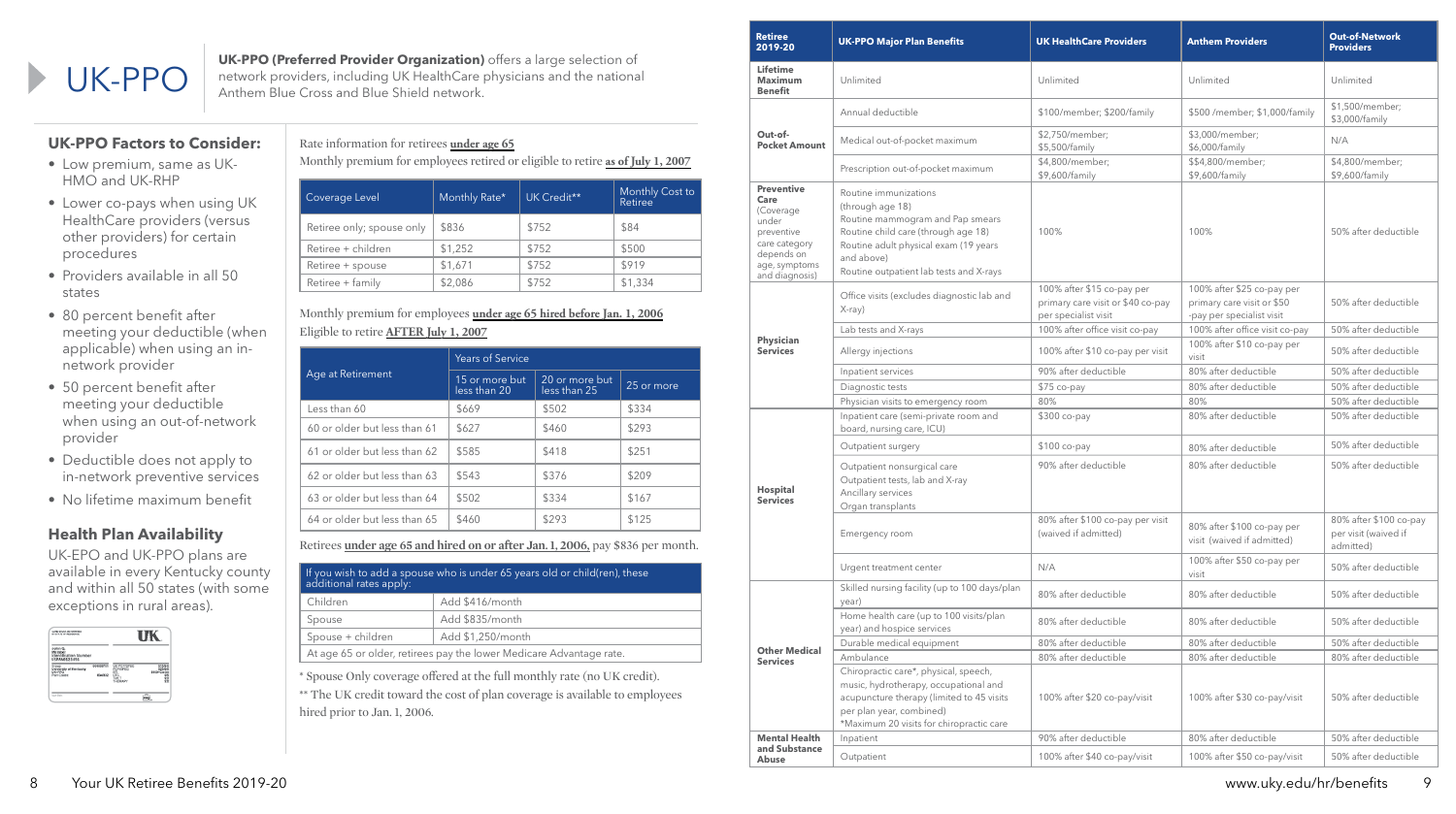# UK-EPO

**UK-EPO (Exclusive Provider Organization)** offers a network of quality providers who must be used to receive benefits. The plan features UK HealthCare providers, as part of the broader national Anthem Blue Cross and Blue Shield provider network.

Rate information for retirees under age 65

Monthly premium for employees retired or eligible to retire **as of July 1, 2007**

| Coverage Level           | Monthly Rate* | UK Credit** | <b>Monthly Cost</b><br>to Retiree |
|--------------------------|---------------|-------------|-----------------------------------|
| Retiree only/spouse only | \$1,127       | \$752       | \$375                             |
| Retiree + children       | \$1,646       | \$752       | \$894                             |
| Retiree + spouse         | \$2,221       | \$752       | \$1,469                           |
| Retiree + family         | \$2,779       | \$752       | \$2,027                           |

Monthly premium for employees **under age 65 hired before Jan. 1, 2006** Eligible to retire **AFTER July 1, 2007**

Retirees **under age 65 and hired on or after Jan. 1, 2006,** pay \$1,127 per month.

|                                                                     | If you wish to add a spouse who is under 65 years old or child(ren), these $\overline{ }$<br>additional rates apply: |                   |  |
|---------------------------------------------------------------------|----------------------------------------------------------------------------------------------------------------------|-------------------|--|
| Children                                                            |                                                                                                                      | Add \$519/month   |  |
|                                                                     | Spouse                                                                                                               | Add \$1,094/month |  |
|                                                                     | Spouse + children                                                                                                    | Add \$1,652/month |  |
| At age 65 or older, retirees pay the lower Medicare Advantage rate. |                                                                                                                      |                   |  |

\* Spouse Only coverage offered at the full monthly rate (no UK credit).

\*\* The UK credit toward the cost of plan coverage is available to employees

# **UK-EPO Factors to Consider:**

- Large selection of network providers, including UK HealthCare facilities, UK HealthCare physicians and the Anthem Blue Cross and Blue Shield network
- No referrals required for specialty care services
- Providers available in all 50 states
- No coverage for out-of-network services, unless it is a life- or limb-threatening emergency
- No deductibles to meet
- No lifetime maximum benefit

# **Health Plan Availability**

UK-EPO and UK-PPO plans are available in every Kentucky county and within all 50 states (with some exceptions in rural areas).



| <b>Retiree</b><br>2019-20                                                                                                          | <b>UK-EPO Major Plan Benefits</b>                                                                                                                                                                   | <b>UK HealthCare Providers</b>                                                          | <b>Benefits for Covered Services</b><br><b>Provided at Anthem Providers</b>             |
|------------------------------------------------------------------------------------------------------------------------------------|-----------------------------------------------------------------------------------------------------------------------------------------------------------------------------------------------------|-----------------------------------------------------------------------------------------|-----------------------------------------------------------------------------------------|
| <b>Lifetime</b><br><b>Maximum</b><br><b>Benefit</b>                                                                                | Unlimited                                                                                                                                                                                           | Unlimited                                                                               | Unlimited                                                                               |
| <b>Out-of-Pocket</b>                                                                                                               | Medical out-of-pocket maximum                                                                                                                                                                       | \$3,000/member; \$6,000/family                                                          | \$3,000/member; \$6,000/family                                                          |
| Amount                                                                                                                             | Prescription out-of-pocket maximum                                                                                                                                                                  | \$4,800/member; \$9,600/family                                                          | \$4,800/member; \$9,600/family                                                          |
| <b>Preventive</b><br>Care<br>(Coverage<br>under<br>preventive care<br>category<br>depends<br>on age,<br>symptoms and<br>diagnosis) | Routine immunizations (through age 18)<br>Routine mammogram and Pap smears<br>Routine child care (through age 18)<br>Routine adult physical exam (19 years<br>and above, one per plan year)         | 100%                                                                                    | 100%                                                                                    |
|                                                                                                                                    | Office visits (excludes certain diagnostic<br>lab tests and X-ray)                                                                                                                                  | 100% after \$15 co-pay per primary<br>care visit or \$40 co-pay per specialist<br>visit | 100% after \$25 co-pay per primary<br>care visit or \$50 co-pay per<br>specialist visit |
| <b>Physician</b><br><b>Services</b>                                                                                                | Lab tests and X-rays<br>Diagnostic tests                                                                                                                                                            | 100% after office visit co-pay                                                          | 100% after office visit co-pay                                                          |
|                                                                                                                                    | Allergy injections                                                                                                                                                                                  | 100% after \$10 co-pay per visit                                                        | 100% after \$10 co-pay per visit                                                        |
|                                                                                                                                    | Inpatient services<br>Outpatient surgery and diagnostics<br>Physician visits to emergency room                                                                                                      | 100%                                                                                    | 100%                                                                                    |
|                                                                                                                                    | Inpatient care (semi-private room and<br>board, nursing care, ICU)                                                                                                                                  | 100% after \$300 co-pay per admission<br>(limited to two co-pays per plan year)         | 100% after \$500 co-pay per admission<br>(limited to two co-pays per plan year)         |
|                                                                                                                                    | Outpatient surgery                                                                                                                                                                                  | 100% after \$100 co-pay per procedure                                                   | 100% after \$150 co-pay per procedure                                                   |
| <b>Hospital</b><br><b>Services</b>                                                                                                 | Outpatient diagnostic testing (high<br>costs - MRI, MRA, CT, PET scans)                                                                                                                             | 100% after \$75 co-pay per test                                                         | 100% after \$100 co-pay per test                                                        |
|                                                                                                                                    | Outpatient nonsurgical care<br>Outpatient tests, lab and X-ray<br>Ancillary services<br>Organ transplant                                                                                            | 100%                                                                                    | 100%                                                                                    |
| Emergent/                                                                                                                          | Emergency room                                                                                                                                                                                      | 100% after \$100 co-pay (waived if<br>admitted)                                         | 100% after \$100 co-pay (waived if<br>admitted)                                         |
| <b>Urgent</b><br><b>Services</b>                                                                                                   | <b>Urgent Treatment Center</b>                                                                                                                                                                      | N/A                                                                                     | 100% after \$50 co-pay per primary<br>care visit                                        |
|                                                                                                                                    | Ambulance services                                                                                                                                                                                  | 100% after \$100 co-pay                                                                 | 100% after \$100 co-pay                                                                 |
|                                                                                                                                    | Skilled nursing facility (up to 100 days<br>per plan year)<br>Home health care (up to 100 visits<br>per plan year)<br>Hospice services                                                              | 100%                                                                                    | 100%                                                                                    |
| <b>Other Medical</b><br><b>Services</b>                                                                                            | Durable medical equipment                                                                                                                                                                           | 80% up to \$500 member cost per year                                                    | 80% up to \$500 member cost per year                                                    |
|                                                                                                                                    | Chiropractic care*, physical, speech,<br>music, hydrotherapy, occupational and<br>acupuncture therapy (limited to 45 visits<br>per plan year, combined)<br>*Maximum 20 visits for chiropractic care | 100% after \$20 co-pay per visit                                                        | 100% after \$30 co-pay per visit                                                        |
| <b>Mental Health</b>                                                                                                               | Inpatient                                                                                                                                                                                           | 100% after \$300 co-pay per admission                                                   | 100% after \$500 co-pay per admission                                                   |
| and Substance<br><b>Abuse</b>                                                                                                      | Outpatient                                                                                                                                                                                          | 100% after \$40 co-pay per visit                                                        | 100% after \$50 co-pay per visit                                                        |

|                              | <b>Years of Service</b>        |                                |            |
|------------------------------|--------------------------------|--------------------------------|------------|
| Age at Retirement            | 15 or more but<br>less than 20 | 20 or more but<br>less than 25 | 25 or more |
| Less than 60                 | \$902                          | \$676                          | \$451      |
| 60 or older but less than 61 | \$845                          | \$620                          | \$394      |
| 61 or older but less than 62 | \$789                          | \$564                          | \$338      |
| 62 or older but less than 63 | \$733                          | \$507                          | \$282      |
| 63 or older but less than 64 | \$676                          | \$451                          | \$225      |
| 64 or older but less than 65 | \$620                          | \$394                          | \$169      |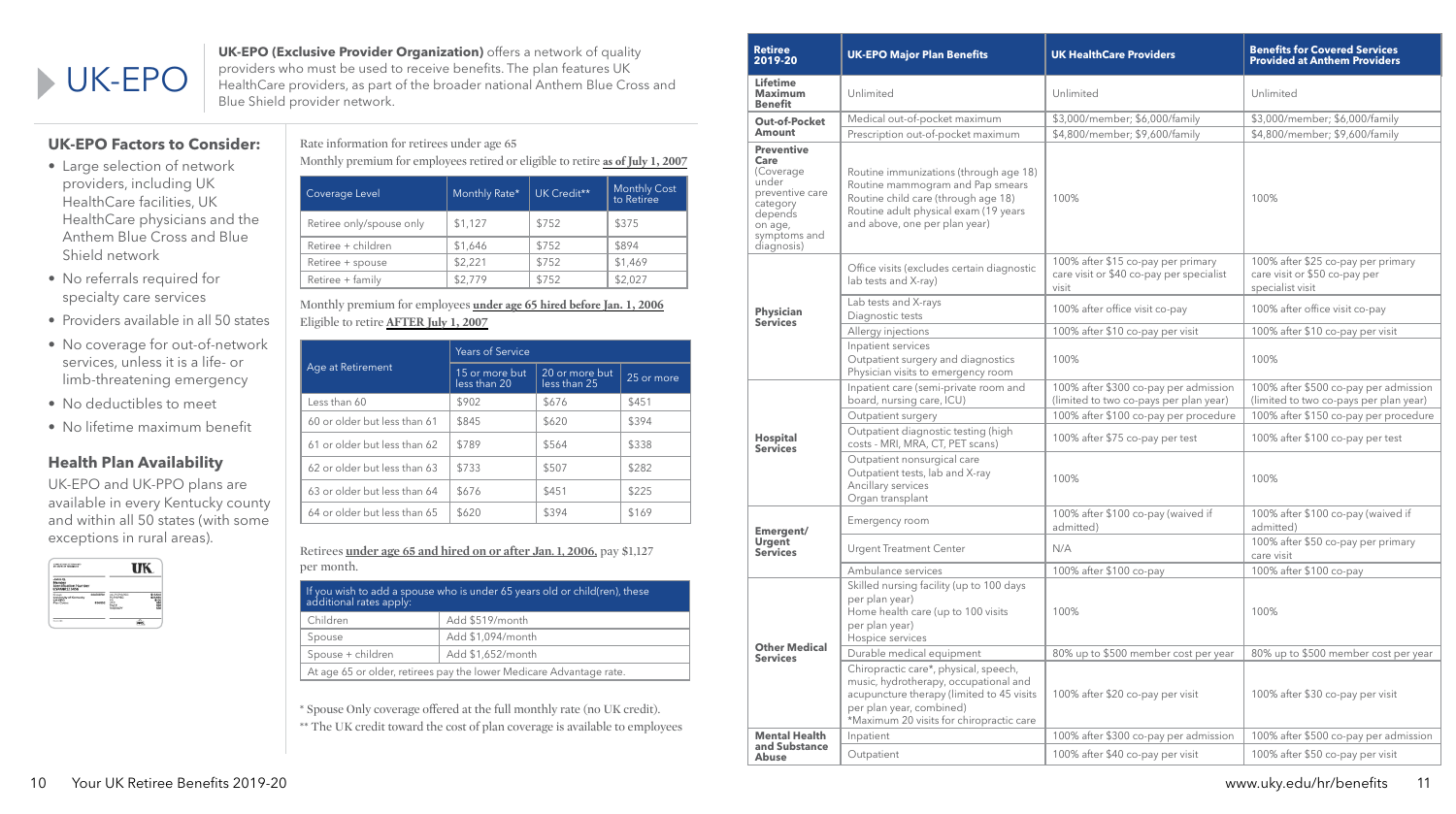**UK Indemnity** provides coverage for participants traveling out of the country for extended periods and for those in rural areas where UK HealthCare has no providers. This plan offers coverage for care from any physician for covered benefits.

| <b>Retiree 2019-20</b><br><b>UK Indemnity Major Plan Benefits</b>                                                                                                                                                                                                 |                                                                                                                                                                                                                                                                                                                                                     | <b>Benefits for Covered Services Provided at Anthem</b><br><b>Providers</b> |  |
|-------------------------------------------------------------------------------------------------------------------------------------------------------------------------------------------------------------------------------------------------------------------|-----------------------------------------------------------------------------------------------------------------------------------------------------------------------------------------------------------------------------------------------------------------------------------------------------------------------------------------------------|-----------------------------------------------------------------------------|--|
|                                                                                                                                                                                                                                                                   | Annual deductible                                                                                                                                                                                                                                                                                                                                   | \$500/member; \$1,000/family                                                |  |
| <b>Out-of-Pocket</b><br><b>Amount</b>                                                                                                                                                                                                                             | Medical out-of-pocket maximum                                                                                                                                                                                                                                                                                                                       | \$3,000/member; \$6,000/family                                              |  |
|                                                                                                                                                                                                                                                                   | Prescription out-of-pocket maximum                                                                                                                                                                                                                                                                                                                  | \$4,800/member; \$9,600/family                                              |  |
| <b>Preventive Care</b><br>(Coverage under<br>preventive care<br>category depends on<br>age, symptoms and<br>diagnosis)                                                                                                                                            | Routine mammogram and Pap smears<br>Routine child care and immunizations (through age<br>18)<br>Routine adult physical exam (19 years and above, one<br>per plan year)                                                                                                                                                                              | 100%                                                                        |  |
| Routine outpatient laboratory tests and X-rays<br>Office visits (excludes certain diagnostic lab tests and<br>$X-ray$<br>Lab tests and X-rays<br><b>Physician Services</b><br>Allergy injections<br>Inpatient services<br>Outpatient surgery and diagnostic tests |                                                                                                                                                                                                                                                                                                                                                     | 80% after deductible                                                        |  |
| <b>Hospital Services</b>                                                                                                                                                                                                                                          | Inpatient care (semi-private room and board, nursing<br>care, ICU)<br>Physician visits to emergency room<br>Outpatient surgery, outpatient nonsurgical care<br>Outpatient tests, lab and X-ray<br>Ancillary services<br>Organ transplants                                                                                                           | 80% after deductible                                                        |  |
|                                                                                                                                                                                                                                                                   | Emergency room                                                                                                                                                                                                                                                                                                                                      | 80% after \$100 co-pay (waived if admitted)                                 |  |
| <b>Other Medical</b><br><b>Services</b>                                                                                                                                                                                                                           | Urgent treatment center<br>Skilled nursing facility (up to 100 days per plan year)<br>Home health care (up to 100 visits per plan year)<br>Ambulance services<br>Hospice services<br>Durable medical equipment<br>Physical, speech, hydrotherapy, occupational, music,<br>and acupuncture therapy (limited to 45 visits per plan<br>year, combined) | 80% after deductible                                                        |  |
| Inpatient mental health or substance abuse<br><b>Mental Health and</b><br><b>Substance Abuse</b><br>Outpatient mental health or substance abuse                                                                                                                   |                                                                                                                                                                                                                                                                                                                                                     | 80% after deductible                                                        |  |

\*\* The UK credit toward the cost of plan coverage is available to employees hired prior to Jan. 1, 2006.

Rate information for retirees under age 65

Monthly premium for employees retired or eligible to retire **as of July 1, 2007**

| Coverage Level            | Monthly Rate* | UK Credit** | <b>Monthly Cost</b><br>to Retiree |
|---------------------------|---------------|-------------|-----------------------------------|
| Retiree only; spouse only | \$836         | \$752       | \$84                              |
| Retiree + children        | \$1,252       | \$752       | \$500                             |
| Retiree + spouse          | \$1,671       | \$752       | \$919                             |
| Retiree + family          | \$2,086       | \$752       | \$1,334                           |

#### Monthly premium for employees **under age 65 hired before Jan. 1, 2006** Eligible to retire **AFTER July 1, 2007**

Retirees **under age 65 and hired on or after Jan. 1, 2006**, pay \$836 per month.

| If you wish to add a spouse who is under 65 years old or child(ren), these<br>additional rates apply: |                   |  |
|-------------------------------------------------------------------------------------------------------|-------------------|--|
| Children                                                                                              | Add \$416/month   |  |
| Spouse                                                                                                | Add \$835/month   |  |
| Spouse + children                                                                                     | Add \$1,250/month |  |
| At age 65 or older, retirees pay the lower Medicare Advantage rate.                                   |                   |  |

\* Spouse Only coverage offered at the full monthly rate (no UK credit).

# UK Indemnity

# **UK Indemnity Factors to Consider:**

- Complete freedom to receive services from any provider
- If you will be out of the UK-HMO, UK-RHP, UK-PPO or UK-EPO plan service areas for more than 120 consecutive days in the plan year, you must enroll in the UK Indemnity plan.
- Covered transplants include kidney, liver, pancreas, kidney/ pancreas, heart, lung, heart/ lung, bone marrow and cornea transplants

# **Health Plan Availability**

UK Indemnity is only available to those participants who live in or travel for extended periods of time to areas where UK HealthCare plans have no providers (rural areas and out of country).



| Age at Retirement            | <b>Years of Service</b>        |                                |            |  |
|------------------------------|--------------------------------|--------------------------------|------------|--|
|                              | 15 or more but<br>less than 20 | 20 or more but<br>less than 25 | 25 or more |  |
| Less than 60                 | \$669                          | \$502                          | \$334      |  |
| 60 or older but less than 61 | \$627                          | \$460                          | \$293      |  |
| 61 or older but less than 62 | \$585                          | \$418                          | \$251      |  |
| 62 or older but less than 63 | \$543                          | \$376                          | \$209      |  |
| 63 or older but less than 64 | \$502                          | \$334                          | \$167      |  |
| 64 or older but less than 65 | \$460                          | \$293                          | \$125      |  |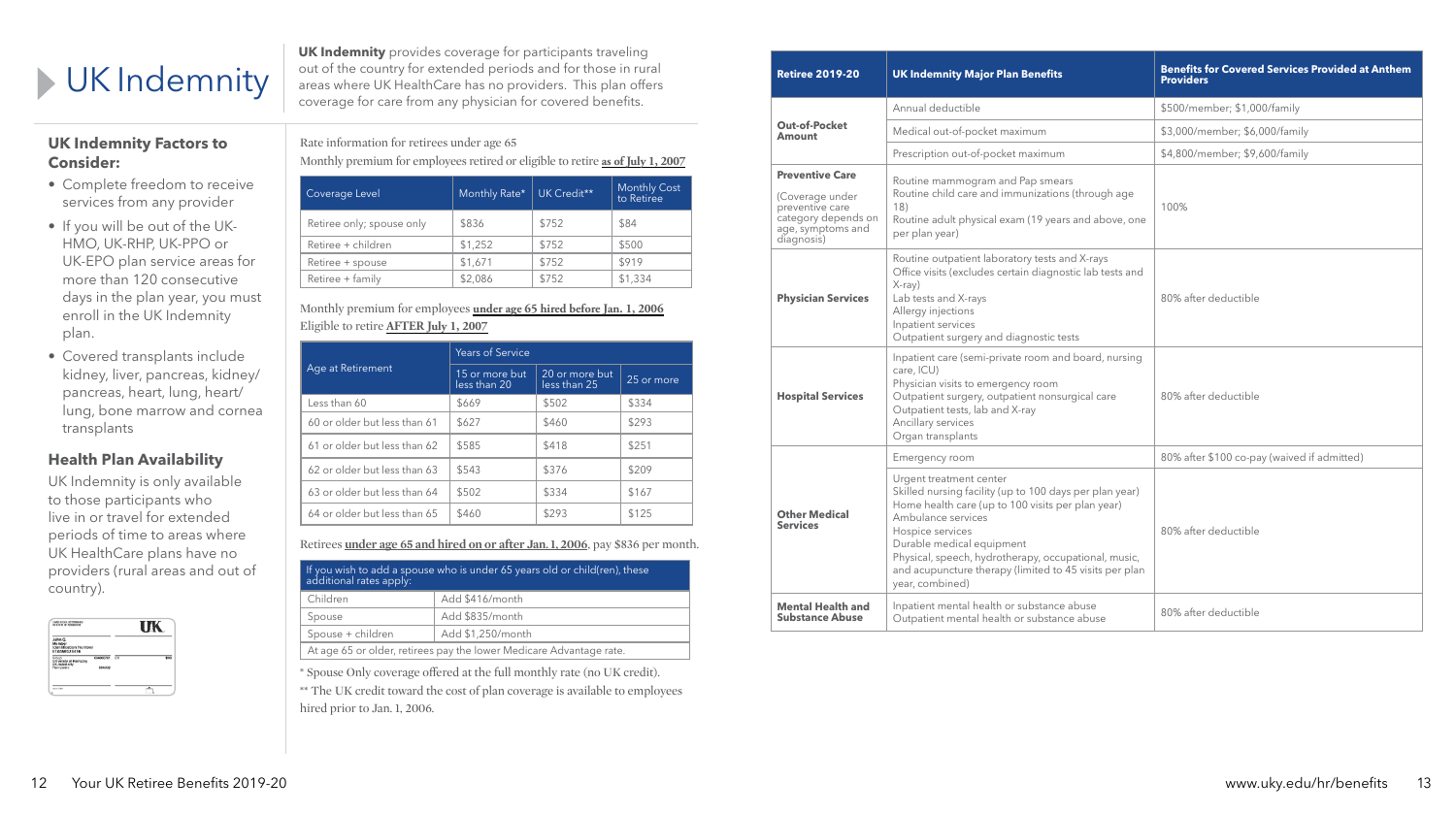# **IDENTHERED SERVIPTION BENEFIT IS ONE UNIVERSED PRESCRIPTION OF A PROPERTY AND AN ARRANGEMENT ADVITED AN ARRANGEMENT ADVITED AN ARRANGEMENT ADVITED AND LET**

**benefit** administered directly by the University for all UK health plans. Enroll in any UK health plan and recieve this benefit automatically.

## **Call Know Your Rx Coalition for personalized advice from our pharmacist team**

- Help with questions or concerns regarding prescription and over-the-counter medications.
- Advice on how you **may save money on your prescriptions**.

As a UK health plan member, you can take advantage of a **free prescription counseling service known as PharmAssist**  provided by the Know Your Rx Coalition. You may phone or email a UK pharmacist for:

If needed, you will receive a complete medication evaluation for effectiveness, appropriateness, duplications and possidrug interactions.

Know Your Rx Coalition: Know Your Rx Coalition pharmacists are here to help you find potential moneysaving alternatives to your current medications and answer any prescription-related questions. To contact Know Your Rx Coalition, call between 8 a.m. - 6 p.m. Eastern at 859-2 **5979, 1-855-218-5979 (toll free)** or email **KYRx@uky.edu**.

**How to fill your prescription**

| ł.                           | At your local participating pharmacy: Present your Express<br>Scripts ID card to your pharmacist to get your immediate<br>need (30-day supply) prescriptions filled at any one of<br>over 40,000 chain and independent retail pharmacies<br>participating in the Express Scripts national network.                                                                       |
|------------------------------|--------------------------------------------------------------------------------------------------------------------------------------------------------------------------------------------------------------------------------------------------------------------------------------------------------------------------------------------------------------------------|
| on                           | Through Express Scripts mail service: You are able to<br>receive by mail up to a 90-day supply of your medications.<br>Your medications will be delivered free of shipping costs<br>within two weeks (extra charge for faster shipping). Order<br>forms for the mail service prescription drug program are<br>available from Express Scripts (877-242-1864) or online at |
| tion<br>ble                  | www.express-scripts.com or UK Pharmacy Benefits office<br>at 859-218-5979.<br>Through UK HealthCare retail pharmacies: Patients may<br>have both 30- and 90-day prescriptions filled at any of the                                                                                                                                                                       |
| er<br>$\mathbf{r}$<br>$218-$ | UK retail pharmacies (including Kentucky Clinic Pharmacy,<br>Chandler Retail Pharmacy, Good Samaritan Retail<br>Pharmacy, Turfland Retail Pharmacy and University Health<br>Services Retail Pharmacy).                                                                                                                                                                   |

#### Express Scripts (Prescription Benefits) Customer Service Call Center and Website

Toll-free Number: 877-242-1864 TDD Number: 800-899-2114 Express Scripts Member Website: www.express-scripts.com

Working retirees or retirees under age 65 prescription benefit

| Co-pays for each type of retail 30-day prescription at your local participating<br>pharmacy, including the UK Retail Pharmacies or Express Scripts Mail Service |                          |                                  |  |  |
|-----------------------------------------------------------------------------------------------------------------------------------------------------------------|--------------------------|----------------------------------|--|--|
| Generic                                                                                                                                                         | 20% or minimum of \$8    | Max of \$50 per<br>prescription  |  |  |
| Formulary Brand                                                                                                                                                 | 40% or minimum of \$20   | Max of \$60 per<br>prescription  |  |  |
| Non-Formulary<br>Brand                                                                                                                                          | 50% or minimum of \$40   | No maximum                       |  |  |
| <b>Specialty Generic</b>                                                                                                                                        | 20% or minimum of \$8    | Max of \$50 per<br>prescription  |  |  |
| \$200 per 30-day prescription<br>Specialty Brand                                                                                                                |                          |                                  |  |  |
| Co-pays for each type of 90-day prescription only at UK Retail Pharmacies or<br>Express Scripts Mail Service are:                                               |                          |                                  |  |  |
| Generic                                                                                                                                                         | 10% or minimum of \$24   | Max of \$100 per<br>prescription |  |  |
| Formulary Brand                                                                                                                                                 | 30% or minimum of \$60   | Max of \$120 per<br>prescription |  |  |
| Non-Formulary<br>Brand                                                                                                                                          | 40% or minimum of \$120  | No maximum                       |  |  |
| <b>Specialty Generic</b>                                                                                                                                        | N/A (limited to 30 days) |                                  |  |  |
| Specialty Brand                                                                                                                                                 | N/A (limited to 30 days) |                                  |  |  |

#### Medicare Part D prescription drug plan

| Medicare Part D<br>Prescription Drug<br>Plan       | Retail Pharmacy (per<br>30-day supply)             | <b>Express Scripts Mail Order</b><br>Pharmacy (90-day supply) |
|----------------------------------------------------|----------------------------------------------------|---------------------------------------------------------------|
| Generic                                            | 20% co-insurance, \$50<br>maximum                  | 10% co-insurance, \$100<br>maximum                            |
| Preferred Brand                                    | 40% co-insurance,<br>\$20 minimum, \$60<br>maximum | 30% co-insurance, \$60<br>minimum, \$120 maximum              |
| Non-Preferred Brand<br>(excludes some<br>generics) | 50% co-insurance, \$40<br>minimum                  | 40% co-insurance, \$120<br>minimum                            |
| Non-Formulary Drug                                 | Not covered                                        | Not covered                                                   |
| Specialty Drug                                     | As above, limit to 30-<br>day supply               | As above, limit to 30-day<br>supply                           |

**Prescription Coverage:** The 2019-20 UK Formulary is available on the UK Benefits web site, **www.uky.edu/hr/benefits**.

#### **Health and prescription ID cards for retirees age 65 and over**



You should only present your UK Medicare Advantage card for health

coverage. For Medicare Parts A and B, you receive a

card when you become eligible for Medicare. You will not be issued a new card each year.

The Prescription Benefit section of your health summary plan description or certificate of coverage has details on covered services, exclusions and benefit limitations.

How to save money on your prescriptions

To use your UK prescription benefit, present your Express Scripts prescription benefit ID card at your local pharmacy.

Many pharmacies offer a 30-day supply of selected generic prescriptions for \$4 or a 90 day supply for \$10-\$15. Prescriptions ordered by UK HealthCare providers and filled at a UK Retail Pharmacy (list at **ukhealthcare.uky. edu/pharmacy-services**) are eligible for a 50 percent discount up to a maximum of \$60 per prescription (does not apply to Medicare part D). Ask your pharmacist if discounts are available.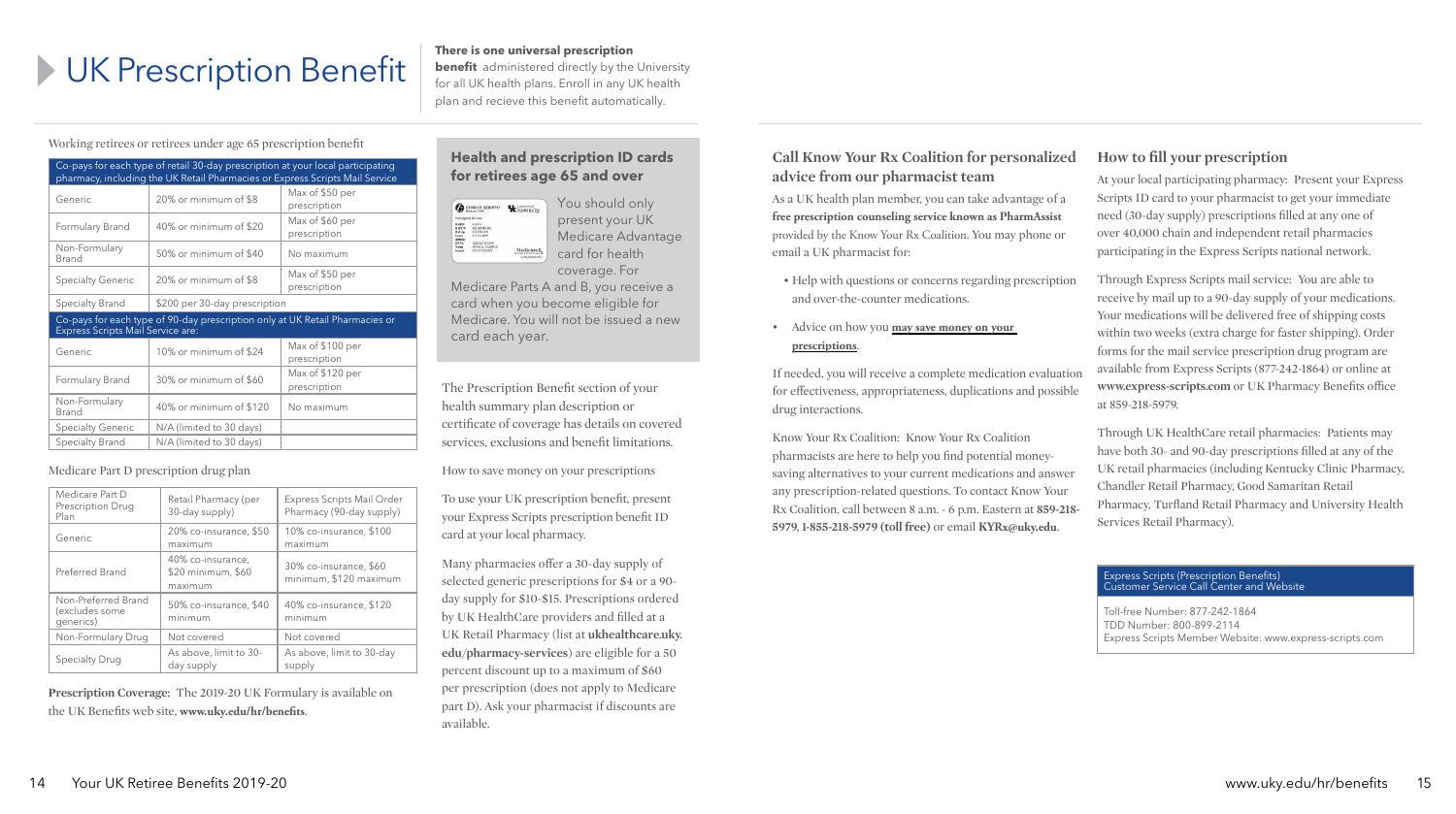## **Delta Dental**

#### **Delta Dental Basic and Delta Dental**

**Enhanced** both offer choice and flexibility. Both the Delta Dental PPO and Delta Dental Premier networks are available when covered by the Delta Dental Basic and Enhanced plans. Here's how the two networks differ:

#### **Delta Dental PPO in-network**

**providers** offer services at a lower negotiated fee schedule, resulting in lower member co-pays. There is also no balance billing when utilizing a PPO dentist.

**Delta Dental Premier in-network or out-of-network dentists** are paid at a higher negotiated fee schedule, but with a Premier network dentist, there will never be billing for the balance of the bill above the Usual, Customary and Reasonable (UCR) rates.

#### **Dental Plan ID Cards (all retirees)**

Depending on the dental plan you pick, an ID card may or may not be required:

Choos Based on Delta Dental PPO & Premier in-network Annual deductible \$25/person; \$75/ family Prever Ortho<br>Enhan *\* Four cleanings for patients with certain medical conditions*

Delta

Delta

- UK Dental plans do not require a plan ID card.
- Delta Dental plans do provide a new ID card for members who enroll for the first time.

| <b>Summary of Benefits</b>                                    | <b>Delta Dental Basic</b>                            | Delta Dental<br>Enhanced                             |
|---------------------------------------------------------------|------------------------------------------------------|------------------------------------------------------|
| Choosing a dentist                                            | Based on Delta<br>Dental PPO &<br>Premier in-network | Based on Delta<br>Dental PPO &<br>Premier in-network |
| Annual deductible                                             | \$25/person; \$75/<br>family                         | \$25/person; \$75/<br>family                         |
| Annual plan maximum                                           | \$1,500                                              | \$1,500                                              |
| Routine oral exams                                            | 100%                                                 | 100%                                                 |
| Preventive: two cleanings/<br>routine office visits per year* | 100%                                                 | 100%                                                 |
| Restorative fillings                                          | 80%                                                  | 80%                                                  |
| Simple extractions                                            | 80%                                                  | 80%                                                  |
| Periodontic services                                          | 80%                                                  | 80%                                                  |
| Crown, bridge & dental implants                               | Not covered                                          | 50%                                                  |
| Endodontics (root canal)                                      | 80%                                                  | 80%                                                  |
| Oral surgery                                                  | 80%                                                  | 80%                                                  |
| Complete/partial dentures                                     | Not covered                                          | 50%                                                  |
| Orthodontics (up to age 19 on<br>Enhanced plan)               | Not covered                                          | 50% up to a \$1,000<br>lifetime maximum              |
| Space maintainers                                             | Not covered                                          | Not covered                                          |
|                                                               |                                                      |                                                      |

### **UK Dental Care**

UK Dental Care members must receive services at a UK Dentistry clinic. Members may elect to be seen by faculty, residents or dental students. Dental services provided at non-UK Dentistry clinics are not covered under UK Dental Care. Both plans come with no annual deductible.

### **UK Retiree Classic Plan Features**

- Fully covers two oral exams, X-rays and cleanings per year
- Offers benefits for restorative, simple extractions, dentures and more
- Includes discounted fees on many services
- No annual deductible

### **UK Retiree Ultra Plan Features**

- Includes all Classic Plan benefits
- Offers benefits for oral surgery, root canals and more
- Orthodontic coverage for children and adults

### **Dental Plan ID Cards (all retirees)**

Depending on the dental plan you pick, an ID card may or may not be required:

- UK Dental plans **do not** require a plan ID card.
- Delta Dental plans **do** provide a new ID card for members who enroll for the first time.

| <b>Summary of Benefits</b>                                       | <b>UK Dental Retiree</b><br>Classic - plan pays            | <b>UK Dental Retiree</b><br>Ultra - plan pays |  |
|------------------------------------------------------------------|------------------------------------------------------------|-----------------------------------------------|--|
| Choosing a dentist                                               | Faculty, residents or students at a UK<br>Dentistry clinic |                                               |  |
| Annual plan maximum                                              | \$600                                                      | \$1,200                                       |  |
| Diagnostic and preventive: 2 exams and<br>cleanings per year     | 100%                                                       | 100%                                          |  |
| Simple restorative (filling)                                     | 50%                                                        | 100%                                          |  |
| Major restorative (crown/bridge)                                 | Not covered                                                | 20%/30%                                       |  |
| Dentures (complete & partial, fixed &<br>removable)              | 50%                                                        | 50%                                           |  |
| Repairs (certain types)                                          | 50%                                                        | 50%                                           |  |
| Endodontics (root canal)                                         | Not covered                                                | 30%                                           |  |
| Periodontics (scaling and root planning<br>and perio evaluation) | 50%                                                        | 50%                                           |  |
| Periodontics (surgical)                                          | Not covered                                                | 30%                                           |  |
| Periodontics: 2 maintenance visits per year                      | 100%                                                       | 100%                                          |  |
| Simple extractions                                               | 50%                                                        | 100%                                          |  |
| Oral surgery                                                     | Not covered                                                | 30%                                           |  |
| Anesthesia (certain types)                                       | 50%                                                        | 30%                                           |  |
| Orthodontics (no age limits)                                     | Not covered                                                | 20% up to \$1,000<br>lifetime maximum         |  |
| Emergency treatment (with UK Dentistry<br>provider)              | 50%                                                        | 100%                                          |  |

# **Dental Plans There are four dental plans offered through two**

**carriers:** UK Dental Care and Delta Dental Program.

| <b>Benefits Structure</b> | Coverage Level            | <b>Monthly Rate</b> |
|---------------------------|---------------------------|---------------------|
|                           | Retiree only; spouse only | \$17.98             |
| UK Dental Retiree Classic | Retiree + children        | \$37.82             |
|                           | Retiree + spouse          | \$37.82             |
|                           | Retiree + family          | \$59.87             |
|                           | Retiree only; spouse only | \$40.03             |
| UK Dental Retiree Ultra   | Retiree + children        | \$82.36             |
|                           | Retiree + spouse          | \$82.36             |
|                           | Retiree + family          | \$127.24            |

| Dental Plan                | Coverage Level            | <b>Monthly Rate</b> |
|----------------------------|---------------------------|---------------------|
|                            | Retiree only; spouse only | \$24.40             |
| Delta Dental Basic Plan    | Retiree + child(ren)      | \$46.30             |
|                            | Retiree + spouse          | \$51.90             |
|                            | Retiree + family          | \$76.30             |
|                            | Retiree only; spouse only | \$33.00             |
| Delta Dental Enhanced Plan | Retiree + child(ren)      | \$69.80             |
|                            | Retiree + spouse          | \$72.80             |
|                            | Retiree + family          | \$113.50            |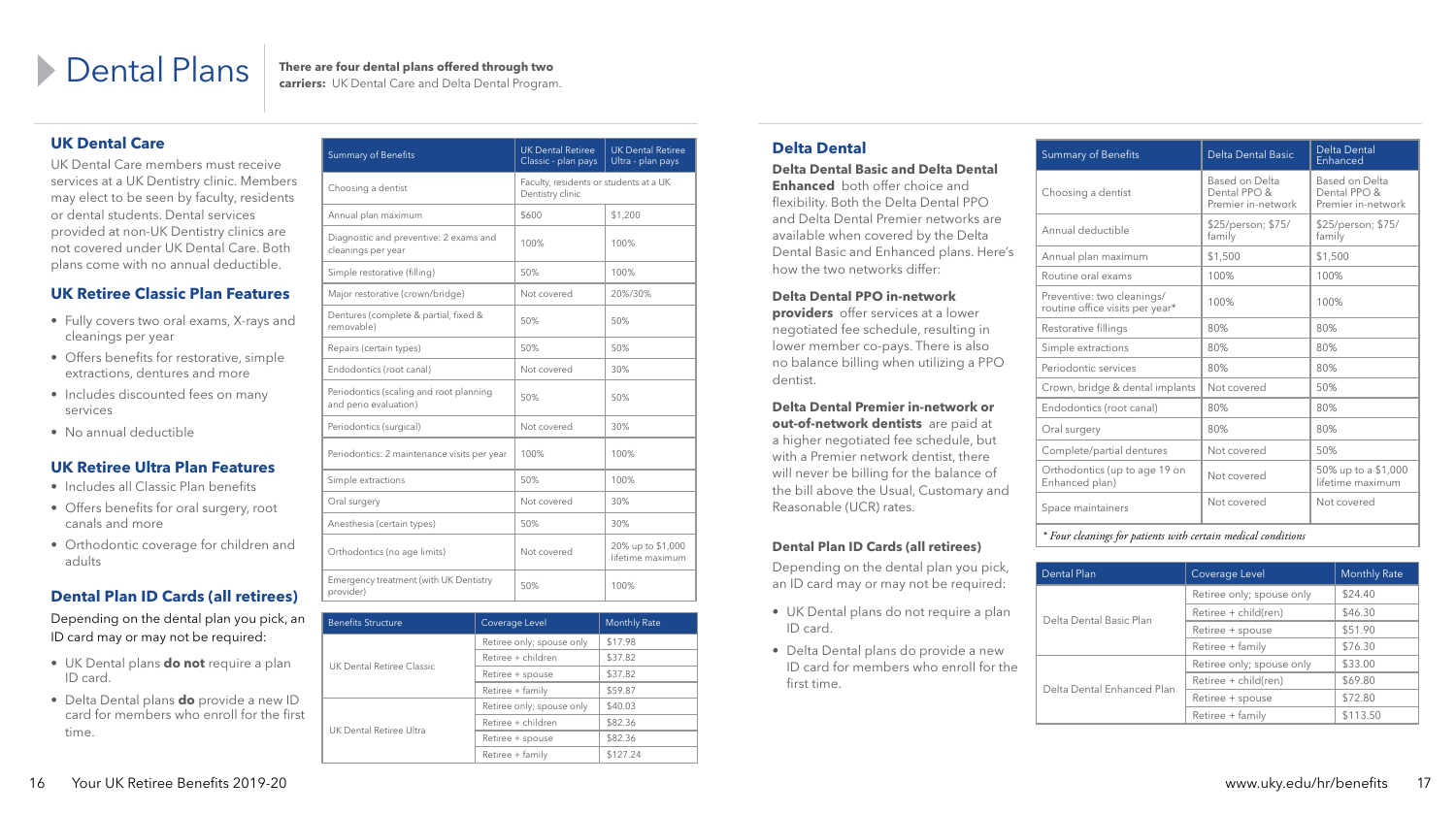

the Essential Vision Plan and the Enhanced Vision Plan.

The UK vision plan through EyeMed offers savings on eye examinations, contact lenses, lens options and accessories, as well as LASIK and PRK laser vision correction procedures.

For a complete list of providers near you, use EyeMed's provider locator at **www.eyemedvisioncare.com**.

| EveMed<br><b>Cor Cant Plan of America</b>      |                                                       |
|------------------------------------------------|-------------------------------------------------------|
|                                                |                                                       |
| UNIVERSITY OF KENTUCKY<br>5. 이들은 2010년 12월 21일 |                                                       |
| Jane Doe                                       |                                                       |
| Member ID: 00000000000                         |                                                       |
| Group #: 0000000                               |                                                       |
| Effective: 09/30/2006                          |                                                       |
|                                                | Underwitten by Fidelity Security 1.8e Intersece Compa |

#### **UK's EyeMed vision plan**

UK offers two tiers of vision coverage through EyeMed: an Essential Vision Plan and an Enhanced Vision Plan. This allows your family to choose between plans that best fit your needs.

The EyeMed network includes the University of Kentucky, private practice opticians, optometrists, ophthalmologists and all LensCrafters store locations nationwide. In addition, the network includes Pearle Vision, JC Penney, Sears and Target Vision Centers. For a complete list of providers near you, use EyeMed's provider locator at **www. eyemedvisioncare.com**.

| <b>Benefits Structure</b><br>Coverage Level |                           | <b>Monthly Rate</b> |
|---------------------------------------------|---------------------------|---------------------|
|                                             | Retiree only; spouse only | \$8.50              |
| EyeMed Essential                            | Retiree + children        | \$15.20             |
|                                             | Retiree + spouse          | \$16.00             |
|                                             | Retiree + family          | \$21.40             |
|                                             | Retiree only; spouse only | \$21.40             |
| EyeMed Enhanced                             | Retiree + children        | \$38.00             |
|                                             | Retiree + spouse          | \$40.00             |
|                                             | Retiree + family          | \$53.60             |

| <b>UK Vision Plans</b>                              | <b>EyeMed Essential</b>                                |                     | EyeMed Enhanced                                           |                     |
|-----------------------------------------------------|--------------------------------------------------------|---------------------|-----------------------------------------------------------|---------------------|
| <b>Vision Care Services</b>                         | <b>Member Cost</b>                                     | Out-of-Network Cost | <b>Member Cost</b>                                        | Out-of-Network Cost |
| Exam with dilation as necessary                     | \$10 co-pay                                            | Up to \$40          | \$0 co-pay                                                | Up to \$42          |
| Standard contact lens exam                          | \$55                                                   | N/A                 | \$0 co-pay, paid-in-full, fit<br>and two follow-up visits | Up to \$40          |
| Premium contact lens exam                           | 10% off retail price                                   | N/A                 | \$0 co-pay, 10% off retail<br>prices, then \$55 allowance | Up to \$40          |
| Frames: any available frame at provider<br>location | \$130 allowance, 20% off<br>balance over \$130         | Up to \$55          | \$160 allowance, 20% off<br>balance over \$160            | Up to \$80          |
| Single vision standard plastic lens                 | $$10 co-pay$                                           | Up to \$40          | $$10 co-pay$                                              | Up to \$40          |
| Bifocal standard plastic lens                       | $$10 co-pay$                                           | Up to \$60          | \$10 co-pay                                               | Up to \$60          |
| Trifocal standard plastic lens                      | $$10 co-pay$                                           | Up to \$80          | \$10 co-pay                                               | Up to \$80          |
| Standard progressive lens                           | \$75 co-pay                                            | Up to \$60          | \$10 co-pay                                               | Up to \$83          |
| Premium progressive lens (Tier 1-3)                 | \$95-\$120 co-pay                                      | Up to \$60          | \$30-\$55 co-pay                                          | Up to \$83          |
| Premium progressive lens (Tier 4)                   | \$75 co-pay, 80% of charge<br>less \$120 allowance     | Up to \$60          | \$10 co-pay, 80% of charge<br>less \$120 allowance        |                     |
| UV treatment                                        | \$15                                                   | N/A                 | \$0 co-pay                                                | Up to \$12          |
| Tint (solid and gradient)                           | \$15                                                   | N/A                 | \$0 co-pay                                                | Up to \$12          |
| Standard scratch resistance                         | \$15                                                   | N/A                 | \$0 co-pay                                                | Up to \$12          |
| Standard polycarbonate (adults)                     | \$40                                                   | N/A                 | \$0 co-pay                                                | Up to \$30          |
| Standard polycarbonate (kids under 19)              | \$0 co-pay, paid-in-full                               | Up to \$30          | \$0 co-pay                                                | Up to \$30          |
| Standard anti-reflective coating                    | \$45                                                   | N/A                 | \$0 co-pay                                                | Up to \$34          |
| Premium anti-reflective coating (Tier 1&2)          | \$57-\$68                                              | N/A                 | \$12-\$23 co-pay                                          | N/A                 |
| Premium anti-reflective coating (Tier 3)            | 20% off retail price                                   | N/A                 | \$45 allowance, then 20%<br>$\circ$ ff                    | N/A                 |
| Polarization, other add-ons and services            | 20% off retail price                                   | N/A                 | 20% off retail price                                      | N/A                 |
| Conventional contact lenses                         | \$0 co-pay, \$130 annual<br>allowance, 15% off balance | Up to \$100         | \$0 co-pay, \$160 annual<br>allowance, 15% off balance    | Up to \$128         |
| Disposable contact lenses                           | \$0 co-pay, \$130 annual<br>allowance                  | Up to \$100         | \$0 co-pay, \$160 annual<br>allowance                     | Up to \$128         |
| Medically necessary contact lenses                  | \$0 co-pay, paid-in-full                               | Up to \$200         | \$0 co-pay, paid-in-full                                  | Up to \$200         |
| Laser vision correction                             | 15% off retail price or 5%<br>off promo price          | N/A                 | 15% off retail price or 5%<br>off promo price             | N/A                 |
| Examination frequency                               | Once every 12 months                                   |                     | Once every 12 months                                      |                     |
| Purchase frame                                      | Once every 24 months                                   |                     | Once every 12 months                                      |                     |
| Purchase lenses or contacts                         | Once every 12 months                                   |                     | Once every 12 months                                      |                     |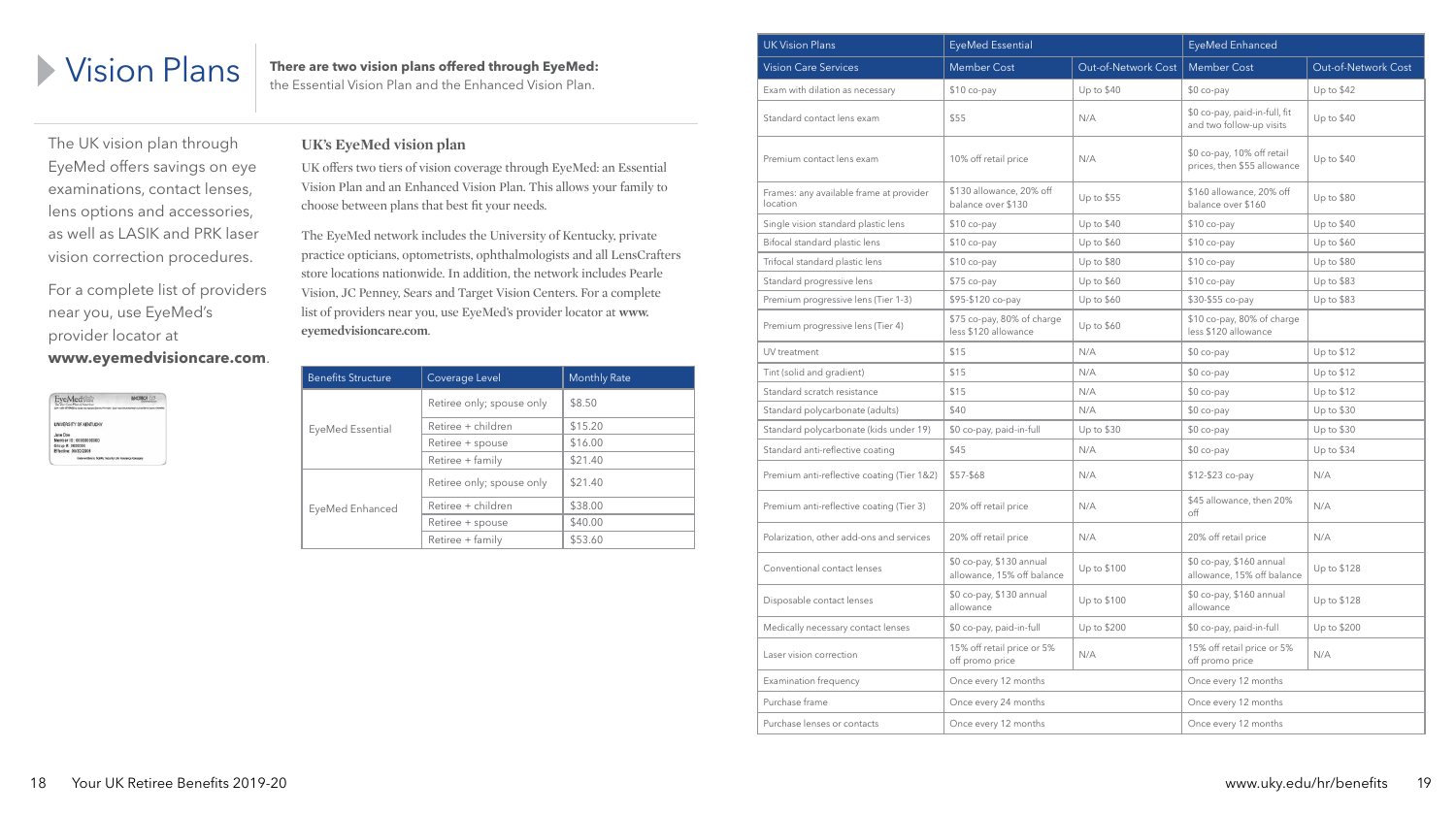Retiree Resources The University offers retirees a wide variety of easily<br>accessible resources ranging from elder care to hea accessible resources ranging from elder care to health and wellness services.

#### **Elder Care**

**859-323-4600 or toll free 800-873-8532 www.uky.edu/hr/work-life/elder-care** This free service assists employees and retirees caring for aging relatives or friends over the age of 60.

Specialists provide confidential consultation and counseling services; referrals to local, state and national resources; guidance on Medicare and Medicaid issues; and more.

#### **Work+Life Connections** 859-257-9433 **www.uky.edu/hr/wlc**

UK employees, retirees, spouses and sponsored dependents are eligible for up to five free, confidential consultations per year.

#### **Osher Lifelong Learning Institute at UK**

859-257-2656, toll free 866-602-5862 **www.uky.edu/OLLI**

OLLI at UK offers educational and enrichment courses, programs and events created for dynamic lifelong learners age 50+ who are continually searching for exciting topics and exploring new opportunities in learning. The OLLI at UK has sites in Lexington and Morehead.

#### **UK Health & Wellness** 859-**257-9355 www.uky.edu/hr/wellness/**

**Fitness Facilities & Classes** MoveWell membership is \$7 per month and includes access to two facilities and unlimited group fitness classes.

#### **Wellness Consults**

Registered dietitians, health coaches and exercise specialists are available to provide personalized guidance. All oneon-one consults are free and available by phone, email or in person.

#### **Ongoing support**

Whether the goal is to quit tobacco, lose weight, thrive more or manage stress better — these classes and coaching sessions help make progress possible. Many programs are free!

#### **LiveWell Rewards**

Earn incentives for participating in programs such as the Check In health screening.

#### **Silver Sneakers www.silversneakers.com**

This free fitness program, available to members of the UK Medicare Advantage plan, includes unlimited access to participating gyms and fitness centers.

# **Sanders-Brown Center on Aging 859-323-6040**

**www.uky.edu/coa**

As a core component of ongoing research, information and resources on Alzheimer's disease and dementia are offered.

#### **Retiree Resource Fair**

Join us on Sept. 27, 2019, for our annual Retiree Resource Fair where you can learn more about the many offerings for UK retirees. Watch for more information closer to the event.

#### **Voluntary Benefits through MPM 859-223-4973 www.thempmgroupllc.com**

#### **Long-Term Care**

Long-term care insurance provides financial support for services that normally are not covered by health insurance or Medicare.

#### **Voluntary Benefits through MetLife**

**800-GET-MET8 (800-438-6388) www.metlife.com/mybenefits**

#### **Auto, Home and Pet Insurance**

MetLife offers home and auto insurance, as well as veterinary pet insurance. You may enroll in these voluntary plans at any time.